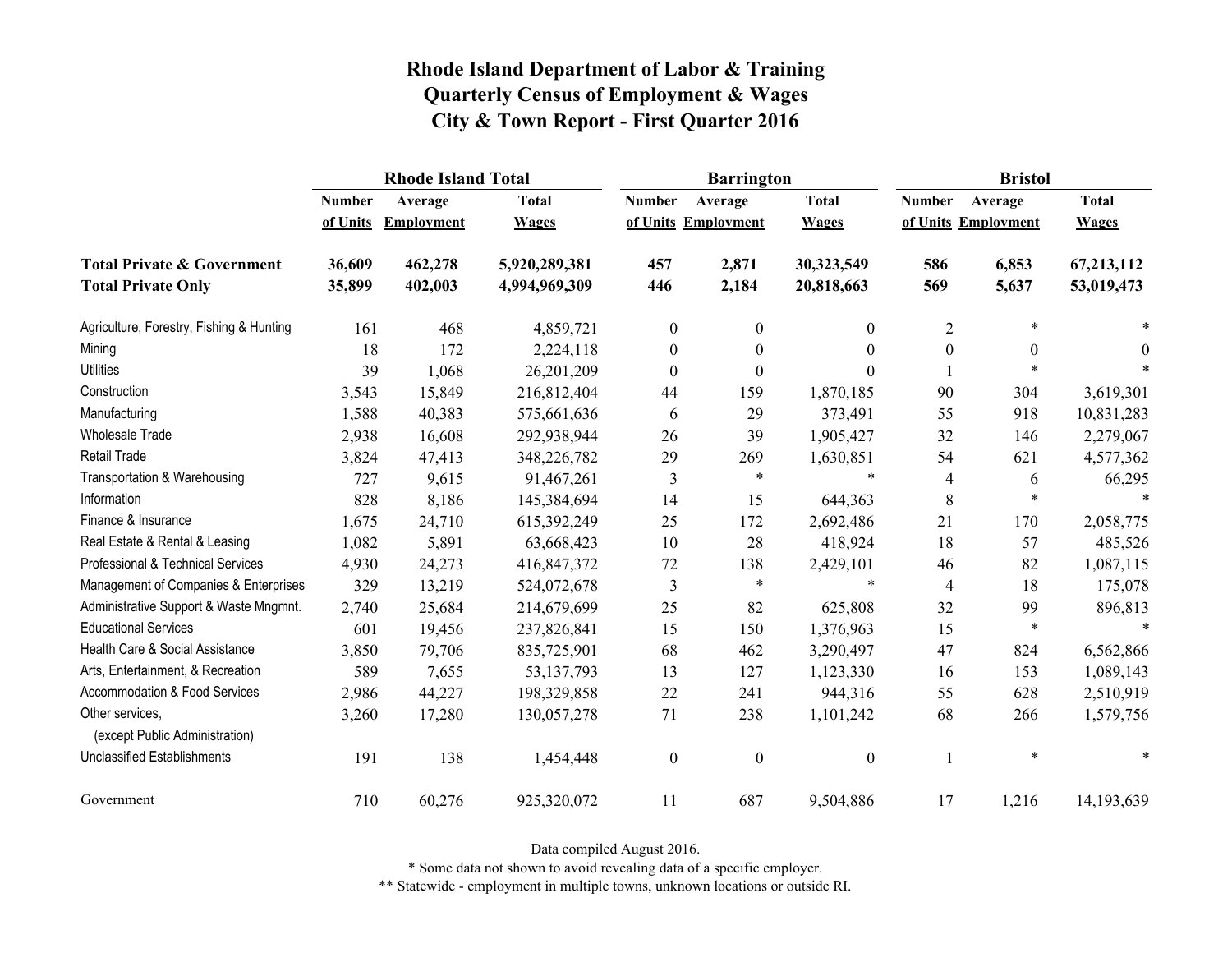|                                                   | <b>Burrillville</b> |                     |              |                  | <b>Central Falls</b> |                  | <b>Charlestown</b> |                     |                |
|---------------------------------------------------|---------------------|---------------------|--------------|------------------|----------------------|------------------|--------------------|---------------------|----------------|
|                                                   | <b>Number</b>       | Average             | <b>Total</b> | <b>Number</b>    | Average              | <b>Total</b>     | <b>Number</b>      | Average             | <b>Total</b>   |
|                                                   |                     | of Units Employment | <b>Wages</b> |                  | of Units Employment  | <b>Wages</b>     |                    | of Units Employment | <b>Wages</b>   |
| <b>Total Private &amp; Government</b>             | 290                 | 3,094               | 29,587,864   | 254              | 2,877                | 25,794,748       | 231                | 1,389               | 14,352,834     |
| <b>Total Private Only</b>                         | 274                 | 2,492               | 23,351,621   | 245              | 2,255                | 18, 137, 783     | 216                | 1,190               | 11,910,703     |
| Agriculture, Forestry, Fishing & Hunting          | 4                   | 24                  | 265,923      | $\mathbf{0}$     | $\boldsymbol{0}$     | $\mathbf{0}$     | $\overline{2}$     | $\ast$              |                |
| Mining                                            | $\theta$            | $\theta$            | 0            | $\theta$         | $\theta$             | $\theta$         | 3                  | $\ast$              |                |
| <b>Utilities</b>                                  | 2                   | $\ast$              | $\ast$       | $\Omega$         | $\theta$             | $\theta$         | $\boldsymbol{0}$   | $\boldsymbol{0}$    | $\overline{0}$ |
| Construction                                      | 67                  | 238                 | 3,170,264    | 27               | 109                  | 963,607          | 55                 | 165                 | 1,767,489      |
| Manufacturing                                     | 12                  | 673                 | 7,619,874    | 27               | 553                  | 5,212,157        | $\overline{2}$     | $\ast$              |                |
| <b>Wholesale Trade</b>                            | 18                  | 65                  | 903,519      | 3                | 21                   | 335,848          | $\overline{7}$     | 20                  | 651,437        |
| <b>Retail Trade</b>                               | 18                  | 133                 | 746,904      | 45               | 224                  | 1,596,178        | 21                 | 125                 | 908,450        |
| Transportation & Warehousing                      | 4                   | 48                  | 380,939      | 8                | $\ast$               | $\ast$           | $\overline{2}$     | $\ast$              |                |
| Information                                       | 5                   | 32                  | 228,838      |                  | $\ast$               | $\ast$           | 5                  | $20\,$              | 109,815        |
| Finance & Insurance                               |                     | $\ast$              | $\ast$       |                  | 65                   | 620,177          | 10                 | 52                  | 1,111,337      |
| Real Estate & Rental & Leasing                    | 3                   | 5                   | 33,600       |                  | 40                   | 292,086          | 8                  | 31                  | 311,257        |
| Professional & Technical Services                 | 30                  | 49                  | 733,123      | 11               | 23                   | 165,708          | 17                 | 43                  | 711,063        |
| Management of Companies & Enterprises             | $\theta$            | $\boldsymbol{0}$    | $\theta$     | $\theta$         | $\theta$             | $\theta$         | 1                  | $\ast$              |                |
| Administrative Support & Waste Mngmnt.            | 18                  | 57                  | 545,875      | 18               | 329                  | 2,918,553        | 19                 | 48                  | 428,625        |
| <b>Educational Services</b>                       | 3                   | 9                   | 44,177       | $\overline{2}$   | $\ast$               | $\ast$           | $\overline{2}$     | $\ast$              |                |
| Health Care & Social Assistance                   | 27                  | 563                 | 4,614,473    | 33               | 379                  | 2,563,078        | 20                 | 141                 | 1,326,126      |
| Arts, Entertainment, & Recreation                 | 6                   | 29                  | 95,604       | $\boldsymbol{0}$ | $\boldsymbol{0}$     | $\boldsymbol{0}$ | $\overline{4}$     | 22                  | 246,012        |
| Accommodation & Food Services                     | 28                  | 431                 | 1,611,414    | 32               | 250                  | 1,052,081        | 17                 | 175                 | 695,949        |
| Other services,<br>(except Public Administration) | 25                  | 70                  | 469,225      | 24               | 82                   | 509,451          | 21                 | 37                  | 214,011        |
| <b>Unclassified Establishments</b>                |                     | $\ast$              | $\ast$       | $\boldsymbol{0}$ | $\mathbf{0}$         | $\boldsymbol{0}$ | $\boldsymbol{0}$   | $\boldsymbol{0}$    | $\mathbf{0}$   |
| Government                                        | 16                  | 602                 | 6,236,243    | 9                | 622                  | 7,656,965        | 15                 | 199                 | 2,442,131      |

Data compiled August 2016.

\* Some data not shown to avoid revealing data of a specific employer.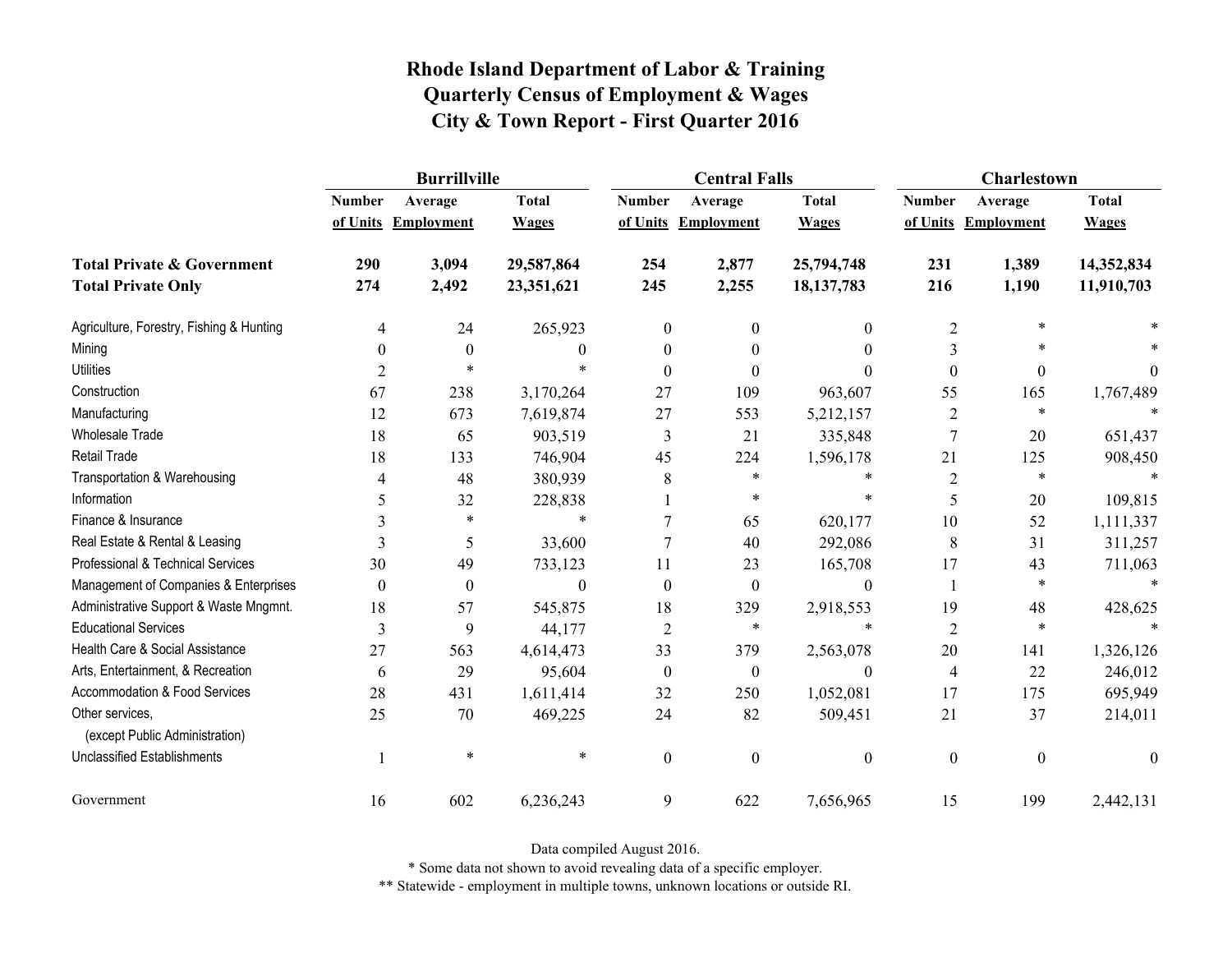|                                                   | Coventry         |                     |                  |                  | <b>Cranston</b>     |                  | Cumberland       |                     |                  |
|---------------------------------------------------|------------------|---------------------|------------------|------------------|---------------------|------------------|------------------|---------------------|------------------|
|                                                   | <b>Number</b>    | Average             | <b>Total</b>     | <b>Number</b>    | Average             | <b>Total</b>     | <b>Number</b>    | Average             | <b>Total</b>     |
|                                                   |                  | of Units Employment | <b>Wages</b>     |                  | of Units Employment | <b>Wages</b>     |                  | of Units Employment | <b>Wages</b>     |
| <b>Total Private &amp; Government</b>             | 693              | 7,741               | 71,487,368       | 2,448            | 36,222              | 421,578,408      | 860              | 10,840              | 157,456,316      |
| <b>Total Private Only</b>                         | 675              | 6,473               | 57,236,354       | 2,416            | 29,673              | 315,029,932      | 846              | 9,697               | 144,224,154      |
| Agriculture, Forestry, Fishing & Hunting          | $\mathfrak{Z}$   | $\ast$              | *                | 7                | $\ast$              | $\ast$           |                  | $\ast$              |                  |
| Mining                                            | $\theta$         | $\theta$            | $\Omega$         | 2                | *                   | $\ast$           |                  | $\ast$              |                  |
| <b>Utilities</b>                                  | $\boldsymbol{0}$ | $\boldsymbol{0}$    | $\Omega$         | $\boldsymbol{0}$ | $\boldsymbol{0}$    | $\boldsymbol{0}$ |                  | $\ast$              |                  |
| Construction                                      | 119              | 345                 | 3,059,504        | 213              | 1,160               | 14,403,713       | 105              | 524                 | 9,751,926        |
| Manufacturing                                     | 37               | 517                 | 11,515,247       | 150              | 3,435               | 44,520,035       | 35               | 1,764               | 19,869,705       |
| Wholesale Trade                                   | 28               | 249                 | 5,403,419        | 152              | 1,700               | 26,944,814       | 55               | 562                 | 8,922,374        |
| <b>Retail Trade</b>                               | 85               | 1,670               | 11,734,459       | 298              | 4,955               | 37,688,021       | 80               | 940                 | 8,243,880        |
| Transportation & Warehousing                      | $\overline{7}$   | 154                 | 786,743          | 59               | 591                 | 6,296,517        | 22               | 568                 | 5,239,328        |
| Information                                       | 13               | 45                  | 736,011          | 37               | 2,347               | 40,539,234       | 18               | 140                 | 1,651,822        |
| Finance & Insurance                               | 24               | 98                  | 1,161,831        | 134              | 870                 | 15,806,038       | 41               | 167                 | 2,175,084        |
| Real Estate & Rental & Leasing                    | 17               | 43                  | 395,834          | 77               | 347                 | 4,974,983        | 31               | 106                 | 1,186,387        |
| Professional & Technical Services                 | 52               | 334                 | 4,033,411        | 291              | 2,206               | 36,218,872       | 118              | 279                 | 4,642,520        |
| Management of Companies & Enterprises             | 6                | 63                  | 872,791          | 13               | 535                 | 10,947,511       | 14               | $\ast$              | $\ast$           |
| Administrative Support & Waste Mngmnt.            | 56               | 276                 | 1,941,445        | 170              | 2,314               | 16,490,165       | 61               | 809                 | 14,087,298       |
| <b>Educational Services</b>                       | 10               | 98                  | 621,806          | 32               | 299                 | 1,856,177        | 19               | 337                 | 3,246,929        |
| Health Care & Social Assistance                   | 74               | 1,305               | 9,522,630        | 326              | 3,782               | 31,059,983       | 98               | 858                 | 7,105,399        |
| Arts, Entertainment, & Recreation                 | 6                | $\ast$              | $\ast$           | 36               | 379                 | 1,589,605        | 9                | 66                  | 296,905          |
| Accommodation & Food Services                     | 61               | 949                 | 3,581,018        | 187              | 3,159               | 13,273,916       | 51               | 685                 | 2,623,213        |
| Other services,<br>(except Public Administration) | 77               | 293                 | 1,705,847        | 232              | 1,573               | 12,047,233       | 86               | 514                 | 4,172,571        |
| <b>Unclassified Establishments</b>                | $\boldsymbol{0}$ | $\boldsymbol{0}$    | $\boldsymbol{0}$ | $\boldsymbol{0}$ | $\boldsymbol{0}$    | $\boldsymbol{0}$ | $\boldsymbol{0}$ | $\boldsymbol{0}$    | $\boldsymbol{0}$ |
| Government                                        | 18               | 1,268               | 14,251,014       | 32               | 6,549               | 106,548,476      | 14               | 1,143               | 13,232,162       |

Data compiled August 2016.

\* Some data not shown to avoid revealing data of a specific employer.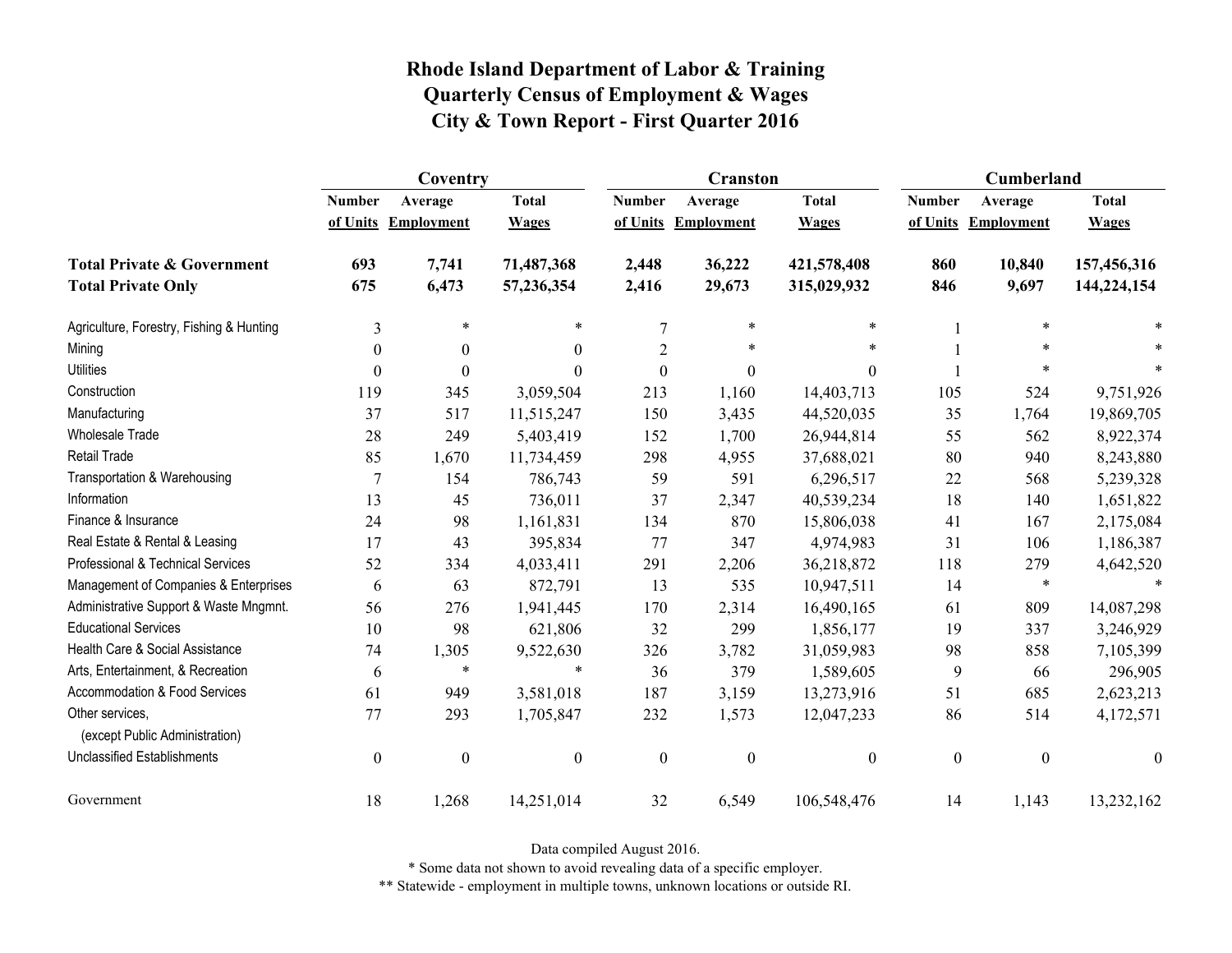|                                                   | <b>East Greenwich</b> |                     |              |                  | <b>East Providence</b> |                  | <b>Exeter</b>    |                     |              |
|---------------------------------------------------|-----------------------|---------------------|--------------|------------------|------------------------|------------------|------------------|---------------------|--------------|
|                                                   | <b>Number</b>         | Average             | <b>Total</b> | <b>Number</b>    | Average                | <b>Total</b>     | <b>Number</b>    | Average             | <b>Total</b> |
|                                                   |                       | of Units Employment | <b>Wages</b> |                  | of Units Employment    | <b>Wages</b>     |                  | of Units Employment | <b>Wages</b> |
| <b>Total Private &amp; Government</b>             | 788                   | 7,773               | 88,162,036   | 1,475            | 21,406                 | 228,133,386      | 177              | 1,495               | 13,042,752   |
| <b>Total Private Only</b>                         | 773                   | 7,073               | 78,255,831   | 1,453            | 19,900                 | 206,226,995      | 172              | 1,402               | 12,153,114   |
| Agriculture, Forestry, Fishing & Hunting          | $\overline{2}$        | $\ast$              |              | $\overline{0}$   | $\mathbf{0}$           | 0                | 6                | 50                  | 284,010      |
| Mining                                            | $\boldsymbol{0}$      | $\theta$            | $\Omega$     | $\theta$         | 0                      | $\Omega$         | $\boldsymbol{0}$ | $\theta$            | $\Omega$     |
| <b>Utilities</b>                                  |                       | $\ast$              |              | $\theta$         | $\theta$               | 0                | $\boldsymbol{0}$ | $\theta$            | $\theta$     |
| Construction                                      | 37                    | 150                 | 1,963,565    | 174              | 759                    | 10,591,468       | 37               | 92                  | 954,076      |
| Manufacturing                                     | 20                    | 322                 | 5,166,578    | 96               | 2,486                  | 30,219,763       | 8                | 36                  | 428,791      |
| <b>Wholesale Trade</b>                            | 50                    | 172                 | 4,586,396    | 88               | 1,197                  | 16,992,880       | 8                | $\ast$              | $\ast$       |
| <b>Retail Trade</b>                               | 68                    | 866                 | 7,013,141    | 141              | 1,842                  | 14,879,402       | 11               | 61                  | 366,250      |
| Transportation & Warehousing                      | 5                     | 81                  | 401,915      | 30               | 299                    | 2,091,545        | 4                | $\ast$              |              |
| Information                                       | 18                    | 51                  | 1,783,437    | 19               | 356                    | 6,049,175        | 3                | $\ast$              |              |
| Finance & Insurance                               | 55                    | 262                 | 5,409,148    | 103              | 3,048                  | 41,553,553       | 5                | 7                   | 76,176       |
| Real Estate & Rental & Leasing                    | 32                    | 62                  | 666,614      | 48               | 244                    | 2,884,548        | 5                | 5                   | 43,635       |
| Professional & Technical Services                 | 143                   | 748                 | 12,517,313   | 199              | 1,113                  | 16,913,615       | 17               | $\ast$              |              |
| Management of Companies & Enterprises             | 8                     | $\ast$              | $\ast$       | 12               | 133                    | 2,727,190        |                  | $\ast$              |              |
| Administrative Support & Waste Mngmnt.            | 46                    | 197                 | 1,745,760    | 107              | 1,118                  | 7,899,709        | 25               | 102                 | 1,117,209    |
| <b>Educational Services</b>                       | 17                    | 751                 | 8,068,489    | 21               | 424                    | 4,216,143        | $\overline{2}$   | $\ast$              |              |
| Health Care & Social Assistance                   | 127                   | 1,601               | 14,464,570   | 156              | 4,080                  | 35,759,866       | 13               | 157                 | 1,185,340    |
| Arts, Entertainment, & Recreation                 | 9                     | 69                  | 326,931      | 30               | 608                    | 2,826,263        | $\overline{4}$   | $\ast$              |              |
| <b>Accommodation &amp; Food Services</b>          | 59                    | 1,191               | 4,980,106    | 104              | 1,503                  | 5,691,950        | 13               | 179                 | 718,507      |
| Other services,<br>(except Public Administration) | 75                    | 315                 | 1,852,779    | 125              | 691                    | 4,929,925        | $10\,$           | 29                  | 208,361      |
| <b>Unclassified Establishments</b>                |                       | $\ast$              | $\ast$       | $\boldsymbol{0}$ | $\boldsymbol{0}$       | $\boldsymbol{0}$ | $\boldsymbol{0}$ | $\boldsymbol{0}$    | $\theta$     |
| Government                                        | 15                    | 700                 | 9,906,205    | 22               | 1,506                  | 21,906,391       | 5                | 93                  | 889,638      |

Data compiled August 2016.

\* Some data not shown to avoid revealing data of a specific employer.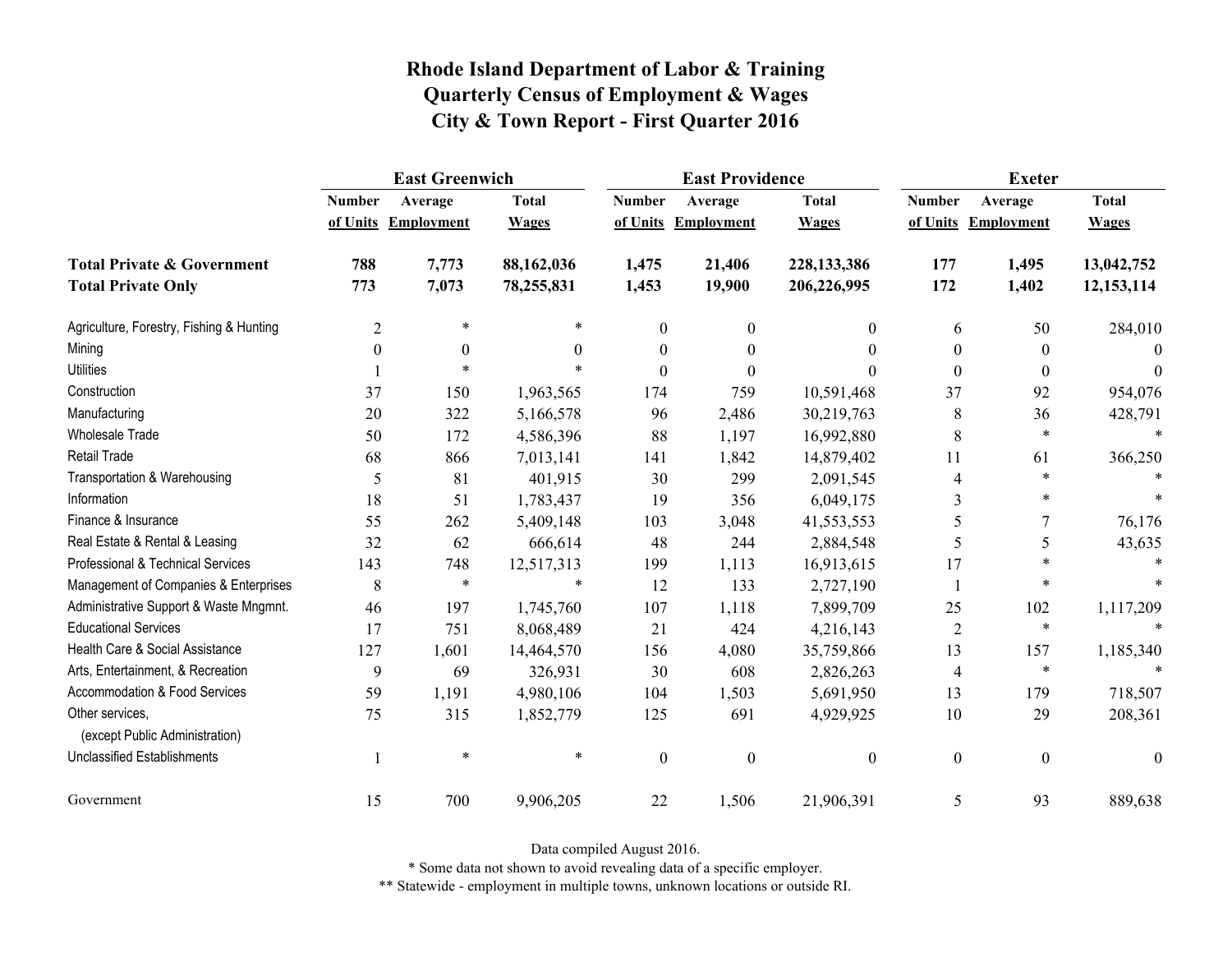|                                                   | Foster           |                     |                  |                  | Glocester           |                  | Hopkinton        |                     |              |
|---------------------------------------------------|------------------|---------------------|------------------|------------------|---------------------|------------------|------------------|---------------------|--------------|
|                                                   | <b>Number</b>    | Average             | <b>Total</b>     | <b>Number</b>    | Average             | <b>Total</b>     | <b>Number</b>    | Average             | <b>Total</b> |
|                                                   |                  | of Units Employment | <b>Wages</b>     |                  | of Units Employment | <b>Wages</b>     |                  | of Units Employment | <b>Wages</b> |
| <b>Total Private &amp; Government</b>             | 89               | 422                 | 3,292,193        | 186              | 1,486               | 13,847,697       | 193              | 1,148               | 16,033,484   |
| <b>Total Private Only</b>                         | 83               | 321                 | 2,283,892        | 169              | 1,018               | 8,118,665        | 181              | 1,034               | 14,907,010   |
| Agriculture, Forestry, Fishing & Hunting          | 3                | 20                  | 175,644          | $\overline{2}$   | 米                   | $\ast$           | 5                | 5                   | 15,683       |
| Mining                                            | $\theta$         | $\theta$            | 0                | $\theta$         | $\theta$            | $\theta$         |                  |                     |              |
| <b>Utilities</b>                                  | $\theta$         | $\boldsymbol{0}$    | $\theta$         | $\theta$         | $\theta$            | $\theta$         | $\boldsymbol{0}$ | 0                   | $\theta$     |
| Construction                                      | 19               | 35                  | 326,936          | 50               | 129                 | 1,238,764        | 54               | 145                 | 1,450,383    |
| Manufacturing                                     | $\overline{2}$   | $\ast$              | *                | 2                | *                   | $\ast$           | 22               | 417                 | 9,732,210    |
| <b>Wholesale Trade</b>                            | $\overline{2}$   | $\ast$              | *                | 3                | 5                   | 22,424           | 5                | 15                  | 387,730      |
| Retail Trade                                      | 8                | 35                  | 132,917          | 18               | 175                 | 936,255          | 17               | 103                 | 739,335      |
| Transportation & Warehousing                      | $\overline{2}$   | $\ast$              | *                | 8                | 79                  | 819,407          | $\boldsymbol{0}$ | $\boldsymbol{0}$    | $\theta$     |
| Information                                       | 2                | *                   | *                | 3                | 18                  | 92,806           | 4                | 14                  | 32,929       |
| Finance & Insurance                               |                  | $\ast$              | $\ast$           | 5                | 24                  | 259,978          | 4                | 5                   | 104,481      |
| Real Estate & Rental & Leasing                    | $\Omega$         | $\boldsymbol{0}$    | $\Omega$         | 4                | $\ast$              | *                | $\overline{2}$   | $\ast$              |              |
| Professional & Technical Services                 | 10               | 19                  | 160,217          | 11               | 76                  | 1,777,619        | 10               | 27                  | 449,090      |
| Management of Companies & Enterprises             | $\overline{2}$   | $\ast$              | $\ast$           | $\theta$         | $\boldsymbol{0}$    | $\boldsymbol{0}$ |                  | $\ast$              |              |
| Administrative Support & Waste Mngmnt.            | 12               | 21                  | 174,339          | 12               | 38                  | 287,441          | 14               | 19                  | 102,751      |
| <b>Educational Services</b>                       | $\theta$         | $\boldsymbol{0}$    | $\theta$         | $\mathbf{1}$     | $\ast$              | $\ast$           | $\boldsymbol{0}$ | $\boldsymbol{0}$    |              |
| Health Care & Social Assistance                   | 9                | 71                  | 501,363          | 15               | 234                 | 1,400,729        | 18               | 159                 | 1,148,483    |
| Arts, Entertainment, & Recreation                 | $\overline{2}$   | $\ast$              | $\ast$           | 3                | 9                   | 74,612           | 4                | 23                  | 79,635       |
| Accommodation & Food Services                     | 6                | 30                  | 98,056           | 16               | 162                 | 545,408          | 9                | 66                  | 299,012      |
| Other services,<br>(except Public Administration) | 3                | 12                  | 24,765           | 16               | 37                  | 380,042          | 11               | 24                  | 134,306      |
| <b>Unclassified Establishments</b>                | $\boldsymbol{0}$ | $\boldsymbol{0}$    | $\boldsymbol{0}$ | $\boldsymbol{0}$ | $\mathbf{0}$        | $\boldsymbol{0}$ | $\boldsymbol{0}$ | $\boldsymbol{0}$    | $\mathbf{0}$ |
| Government                                        | 6                | 101                 | 1,008,301        | 17               | 468                 | 5,729,032        | 12               | 114                 | 1,126,474    |

Data compiled August 2016.

\* Some data not shown to avoid revealing data of a specific employer.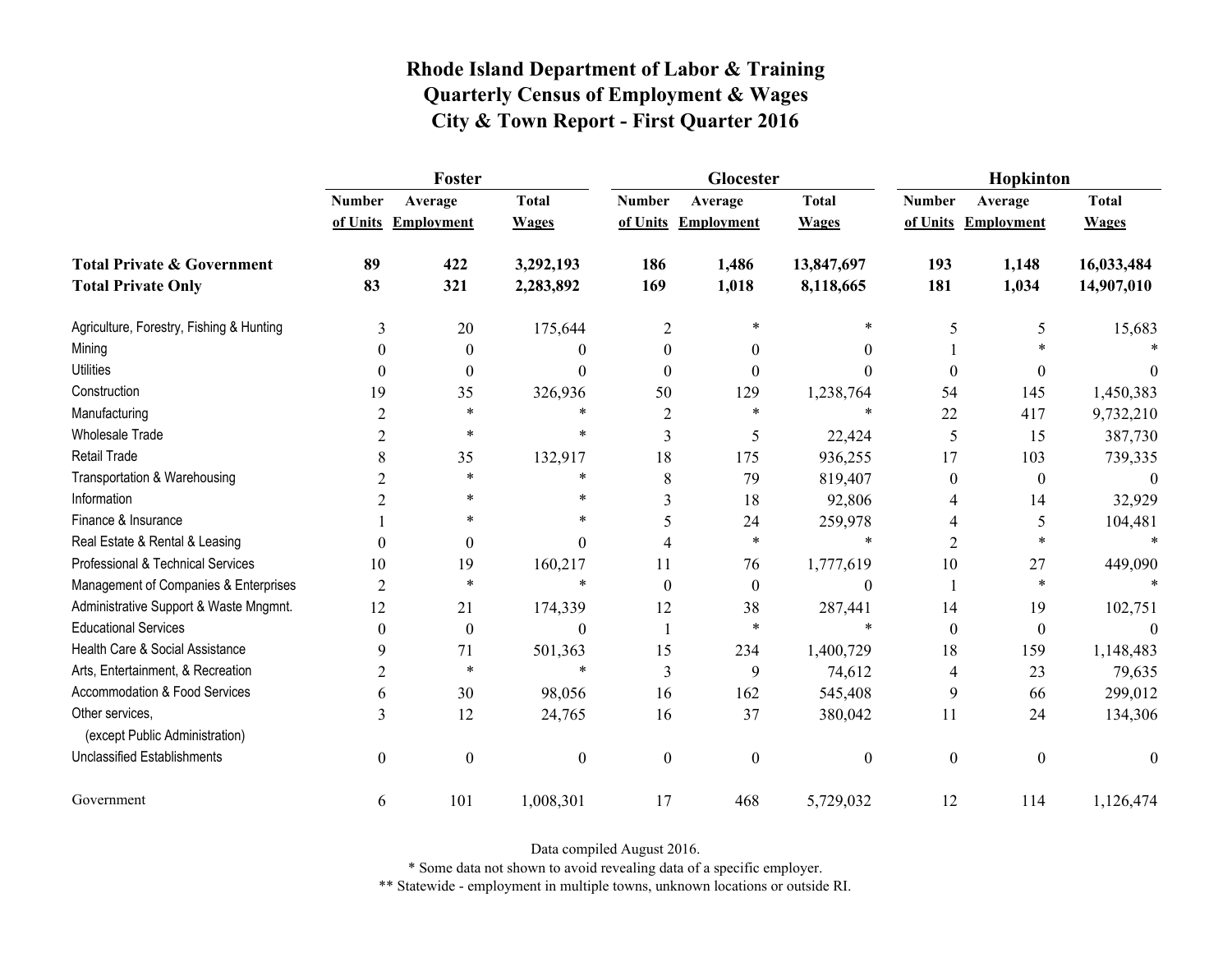|                                                   | <b>Jamestown</b> |                     |                  |                | <b>Johnston</b>   |              | Lincoln          |                     |                  |
|---------------------------------------------------|------------------|---------------------|------------------|----------------|-------------------|--------------|------------------|---------------------|------------------|
|                                                   | <b>Number</b>    | Average             | <b>Total</b>     | <b>Number</b>  | Average           | <b>Total</b> | <b>Number</b>    | Average             | <b>Total</b>     |
|                                                   |                  | of Units Employment | <b>Wages</b>     | of Units       | <b>Employment</b> | <b>Wages</b> |                  | of Units Employment | <b>Wages</b>     |
| <b>Total Private &amp; Government</b>             | 213              | 1,030               | 9,911,797        | 1,055          | 12,738            | 177,917,643  | 739              | 14,504              | 199,973,046      |
| <b>Total Private Only</b>                         | 198              | 710                 | 6,805,738        | 1,042          | 11,702            | 165,882,793  | 717              | 13,333              | 183, 342, 422    |
| Agriculture, Forestry, Fishing & Hunting          | $\overline{2}$   | $\ast$              | $\ast$           | $\,8\,$        | 29                | 107,376      | $\sqrt{2}$       | $\ast$              |                  |
| Mining                                            | $\Omega$         | $\mathbf{0}$        | $\mathbf{0}$     | $\overline{2}$ | $\ast$            | $\ast$       | $\mathbf{0}$     | $\theta$            | 0                |
| <b>Utilities</b>                                  | $\theta$         | $\theta$            | $\boldsymbol{0}$ | $\overline{2}$ | $\ast$            | $\ast$       | 3                | $\ast$              |                  |
| Construction                                      | 26               | 58                  | 682,567          | 160            | 681               | 8,608,637    | 84               | 728                 | 9,246,657        |
| Manufacturing                                     | 3                | $\ast$              | $\ast$           | 75             | 974               | 8,411,123    | 39               | 1,828               | 26,026,780       |
| Wholesale Trade                                   | 12               | 37                  | 915,513          | 44             | 265               | 3,744,157    | 60               | 584                 | 7,967,074        |
| <b>Retail Trade</b>                               | 11               | 86                  | 496,433          | 142            | 1,559             | 11,520,792   | 56               | 893                 | 12,168,383       |
| Transportation & Warehousing                      | 4                | 4                   | 40,152           | 38             | 454               | 4,127,703    | 16               | 405                 | 3,805,457        |
| Information                                       | 5                | 6                   | 126,161          | $\,8\,$        | 396               | 13,345,339   | 14               | 280                 | 3,644,024        |
| Finance & Insurance                               | 5                | 10                  | 151,337          | 28             | 1,465             | 70,059,410   | 31               | 2,653               | 52,854,829       |
| Real Estate & Rental & Leasing                    | 8                | 23                  | 168,101          | 35             | 307               | 3,471,747    | 18               | 33                  | 349,675          |
| Professional & Technical Services                 | 45               | 86                  | 1,458,320        | 73             | 197               | 2,086,700    | 112              | 660                 | 13,535,419       |
| Management of Companies & Enterprises             | $\overline{2}$   | $\ast$              | $\ast$           | 6              | 82                | 811,962      | 10               | 463                 | 12,662,739       |
| Administrative Support & Waste Mngmnt.            | 17               | 47                  | 425,841          | 106            | 1,658             | 13,087,417   | 53               | 305                 | 2,701,161        |
| <b>Educational Services</b>                       | 2                | $\ast$              | $\ast$           | 8              | 63                | 291,156      | 9                | 127                 | 2,660,000        |
| Health Care & Social Assistance                   | 13               | 114                 | 750,010          | 126            | 1,811             | 16,174,748   | 85               | 1,154               | 9,785,659        |
| Arts, Entertainment, & Recreation                 | 9                | 57                  | 421,338          | 10             | 57                | 342,620      | $10\,$           | $\ast$              | $\ast$           |
| Accommodation & Food Services                     | 13               | 105                 | 462,030          | 81             | 1,146             | 4,443,344    | 52               | 814                 | 3,664,859        |
| Other services,<br>(except Public Administration) | 21               | 54                  | 514,146          | 89             | 497               | 3,567,796    | 63               | 327                 | 2,391,807        |
| <b>Unclassified Establishments</b>                | $\mathbf{0}$     | $\boldsymbol{0}$    | $\boldsymbol{0}$ |                | $\ast$            | $\ast$       | $\boldsymbol{0}$ | $\boldsymbol{0}$    | $\boldsymbol{0}$ |
| Government                                        | 15               | 320                 | 3,106,059        | 13             | 1,036             | 12,034,850   | 22               | 1,171               | 16,630,624       |

Data compiled August 2016.

\* Some data not shown to avoid revealing data of a specific employer.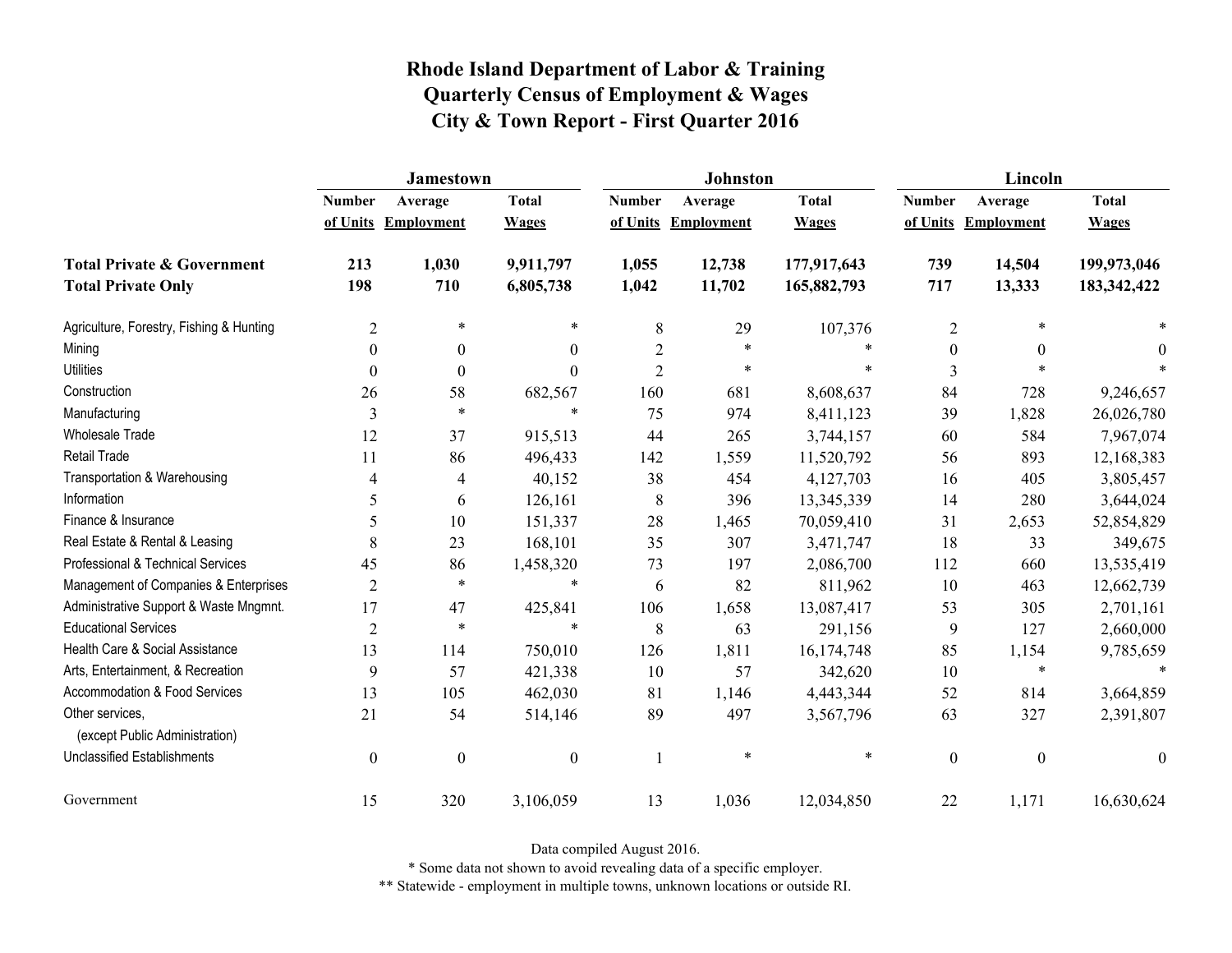|                                                   | <b>Little Compton</b> |                     |                  |                  | <b>Middletown</b>   |                  | Narragansett     |                     |              |
|---------------------------------------------------|-----------------------|---------------------|------------------|------------------|---------------------|------------------|------------------|---------------------|--------------|
|                                                   | <b>Number</b>         | Average             | <b>Total</b>     | <b>Number</b>    | Average             | <b>Total</b>     | <b>Number</b>    | Average             | <b>Total</b> |
|                                                   |                       | of Units Employment | <b>Wages</b>     |                  | of Units Employment | <b>Wages</b>     |                  | of Units Employment | <b>Wages</b> |
| <b>Total Private &amp; Government</b>             | 146                   | 569                 | 5,511,538        | 713              | 10,435              | 119,538,165      | 472              | 4,091               | 39,881,557   |
| <b>Total Private Only</b>                         | 140                   | 452                 | 4,283,534        | 700              | 9,817               | 111,489,622      | 453              | 3,166               | 26,173,260   |
| Agriculture, Forestry, Fishing & Hunting          | 9                     | 17                  | 91,701           | 4                | 27                  | 288,636          | 6                | 23                  | 252,539      |
| Mining                                            | $\boldsymbol{0}$      | $\boldsymbol{0}$    | $\theta$         |                  | $\ast$              |                  | $\boldsymbol{0}$ | $\boldsymbol{0}$    | $\theta$     |
| <b>Utilities</b>                                  | $\theta$              | $\theta$            | $\Omega$         |                  | $\ast$              |                  |                  | $\ast$              |              |
| Construction                                      | 27                    | 116                 | 1,258,136        | 69               | 393                 | 4,240,938        | 43               | 122                 | 1,089,954    |
| Manufacturing                                     | $\overline{2}$        | $\ast$              | $\ast$           | 14               | 418                 | 8,420,405        | 13               | 251                 | 4,751,497    |
| <b>Wholesale Trade</b>                            | 5                     | 7                   | 165,048          | 23               | 148                 | 1,920,370        | 24               | 78                  | 853,563      |
| <b>Retail Trade</b>                               | 8                     | 33                  | 168,143          | 93               | 1,459               | 10,969,616       | 46               | 617                 | 3,694,245    |
| Transportation & Warehousing                      |                       | $\ast$              | $\ast$           | 10               | 155                 | 2,244,210        | 9                | 73                  | 619,661      |
| Information                                       | 0                     | $\boldsymbol{0}$    | $\theta$         | 12               | 211                 | 4,508,400        | 6                | 7                   | 300,127      |
| Finance & Insurance                               | 3                     | $\ast$              | $\ast$           | 32               | 600                 | 10,477,090       | 18               | 53                  | 913,856      |
| Real Estate & Rental & Leasing                    | 3                     | 3                   | 29,595           | 32               | 105                 | 1,038,825        | 27               | 119                 | 1,184,695    |
| Professional & Technical Services                 | 15                    | 25                  | 308,673          | 103              | 2,319               | 37,809,729       | 61               | 128                 | 2,225,434    |
| Management of Companies & Enterprises             |                       | $\ast$              | $\ast$           | 8                | 321                 | 6,050,321        | 4                | $\ast$              | $\ast$       |
| Administrative Support & Waste Mngmnt.            | 24                    | 25                  | 230,124          | 42               | 172                 | 1,244,189        | 26               | 53                  | 580,372      |
| <b>Educational Services</b>                       | $\overline{2}$        | $\ast$              | $\ast$           | 11               | $\ast$              | $\ast$           | 5                | 3                   | 39,217       |
| Health Care & Social Assistance                   | 5                     | 19                  | 113,447          | 76               | 1,326               | 10,244,980       | 37               | 472                 | 3,751,523    |
| Arts, Entertainment, & Recreation                 | 7                     | 20                  | 182,998          | 14               | 101                 | 579,800          | 11               | 49                  | 597,196      |
| <b>Accommodation &amp; Food Services</b>          | 8                     | 48                  | 145,752          | 89               | 1,338               | 5,965,678        | 75               | 938                 | 4,092,303    |
| Other services,<br>(except Public Administration) | 20                    | 67                  | 386,325          | 66               | 457                 | 2,198,270        | 41               | 161                 | 993,598      |
| <b>Unclassified Establishments</b>                | $\boldsymbol{0}$      | $\boldsymbol{0}$    | $\boldsymbol{0}$ | $\boldsymbol{0}$ | $\boldsymbol{0}$    | $\boldsymbol{0}$ | $\boldsymbol{0}$ | $\boldsymbol{0}$    | $\theta$     |
| Government                                        | 6                     | 117                 | 1,228,004        | 13               | 618                 | 8,048,543        | 19               | 925                 | 13,708,297   |

Data compiled August 2016.

\* Some data not shown to avoid revealing data of a specific employer.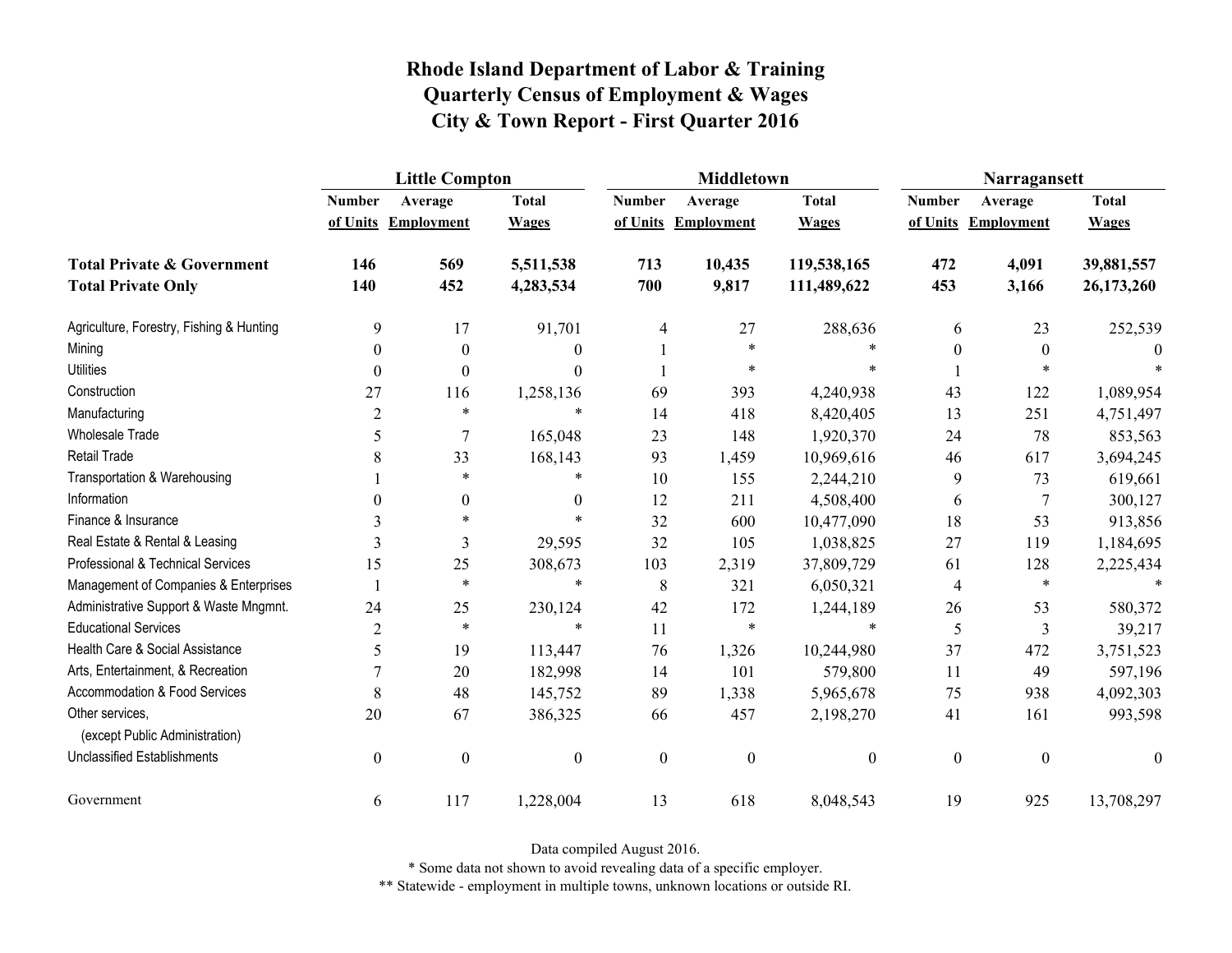|                                                   | <b>Newport</b> |                     |              |                  | <b>New Shoreham</b> |                  | <b>North Kingstown</b> |                     |                  |
|---------------------------------------------------|----------------|---------------------|--------------|------------------|---------------------|------------------|------------------------|---------------------|------------------|
|                                                   | <b>Number</b>  | Average             | <b>Total</b> | <b>Number</b>    | Average             | <b>Total</b>     | <b>Number</b>          | Average             | <b>Total</b>     |
|                                                   |                | of Units Employment | <b>Wages</b> |                  | of Units Employment | <b>Wages</b>     |                        | of Units Employment | <b>Wages</b>     |
| <b>Total Private &amp; Government</b>             | 1,306          | 16,181              | 202,498,876  | 217              | 468                 | 4,506,537        | 969                    | 16,337              | 187,320,623      |
| <b>Total Private Only</b>                         | 1,271          | 10,700              | 94,310,938   | 203              | 348                 | 3,297,760        | 949                    | 14,912              | 167,813,020      |
| Agriculture, Forestry, Fishing & Hunting          | 4              | $\ast$              | $\ast$       | $\overline{3}$   | $\ast$              | *                | 10                     | $\ast$              |                  |
| Mining                                            |                | *                   | $\ast$       | $\theta$         | $\boldsymbol{0}$    | $\Omega$         | $\boldsymbol{0}$       | $\theta$            | 0                |
| <b>Utilities</b>                                  | $\theta$       | $\theta$            | 0            | $\overline{2}$   | $\ast$              | $\ast$           |                        | $\ast$              |                  |
| Construction                                      | 86             | 410                 | 5,160,304    | 31               | 55                  | 588,482          | 95                     | 347                 | 4,412,727        |
| Manufacturing                                     | 28             | 145                 | 1,468,075    | 7                | 7                   | 39,951           | 63                     | 6,289               | 86,129,502       |
| Wholesale Trade                                   | 38             | 107                 | 1,813,122    |                  | $\ast$              | $\ast$           | 78                     | 564                 | 9,453,095        |
| <b>Retail Trade</b>                               | 204            | 1,354               | 8,240,543    | 32               | 50                  | 487,490          | 95                     | 1,848               | 13,129,395       |
| Transportation & Warehousing                      | 38             | 165                 | 1,434,629    | 4                | 6                   | 29,625           | 39                     | 437                 | 4,453,591        |
| Information                                       | 24             | 230                 | 2,326,403    |                  | $\ast$              | $\ast$           | 16                     | 162                 | 2,907,646        |
| Finance & Insurance                               | 45             | 173                 | 4,981,487    |                  | $\ast$              | $\ast$           | 43                     | 368                 | 5,579,874        |
| Real Estate & Rental & Leasing                    | 56             | 361                 | 3,493,353    | 13               | 26                  | 207,330          | 22                     | 80                  | 959,996          |
| Professional & Technical Services                 | 164            | 525                 | 8,212,367    | 6                | $\overline{7}$      | 29,811           | 129                    | 357                 | 6,127,440        |
| Management of Companies & Enterprises             | 10             | 124                 | 1,065,904    |                  | $\ast$              | $\ast$           | 14                     | 656                 | 8,084,884        |
| Administrative Support & Waste Mngmnt.            | 96             | 291                 | 3,010,753    | 14               | 14                  | 106,375          | 69                     | 416                 | 3,223,193        |
| <b>Educational Services</b>                       | 19             | 707                 | 8,103,396    |                  | $\ast$              | $\ast$           | 17                     | 110                 | 651,290          |
| Health Care & Social Assistance                   | 81             | 1,490               | 14,173,012   | 3                | 14                  | 172,541          | 88                     | 1,668               | 11,731,214       |
| Arts, Entertainment, & Recreation                 | 46             | 662                 | 5,777,786    | 13               | 12                  | 169,960          | 33                     | 213                 | 1,310,630        |
| Accommodation & Food Services                     | 179            | 3,213               | 18,398,738   | 56               | 113                 | 682,741          | 60                     | 864                 | 3,329,891        |
| Other services,<br>(except Public Administration) | 151            | 718                 | 6,396,991    | 14               | 13                  | 92,328           | 77                     | 418                 | 2,605,342        |
| <b>Unclassified Establishments</b>                |                | $\ast$              | $\ast$       | $\boldsymbol{0}$ | $\boldsymbol{0}$    | $\boldsymbol{0}$ | $\boldsymbol{0}$       | $\boldsymbol{0}$    | $\boldsymbol{0}$ |
| Government                                        | 35             | 5,481               | 108,187,938  | 14               | 120                 | 1,208,777        | 20                     | 1,425               | 19,507,603       |

Data compiled August 2016.

\* Some data not shown to avoid revealing data of a specific employer.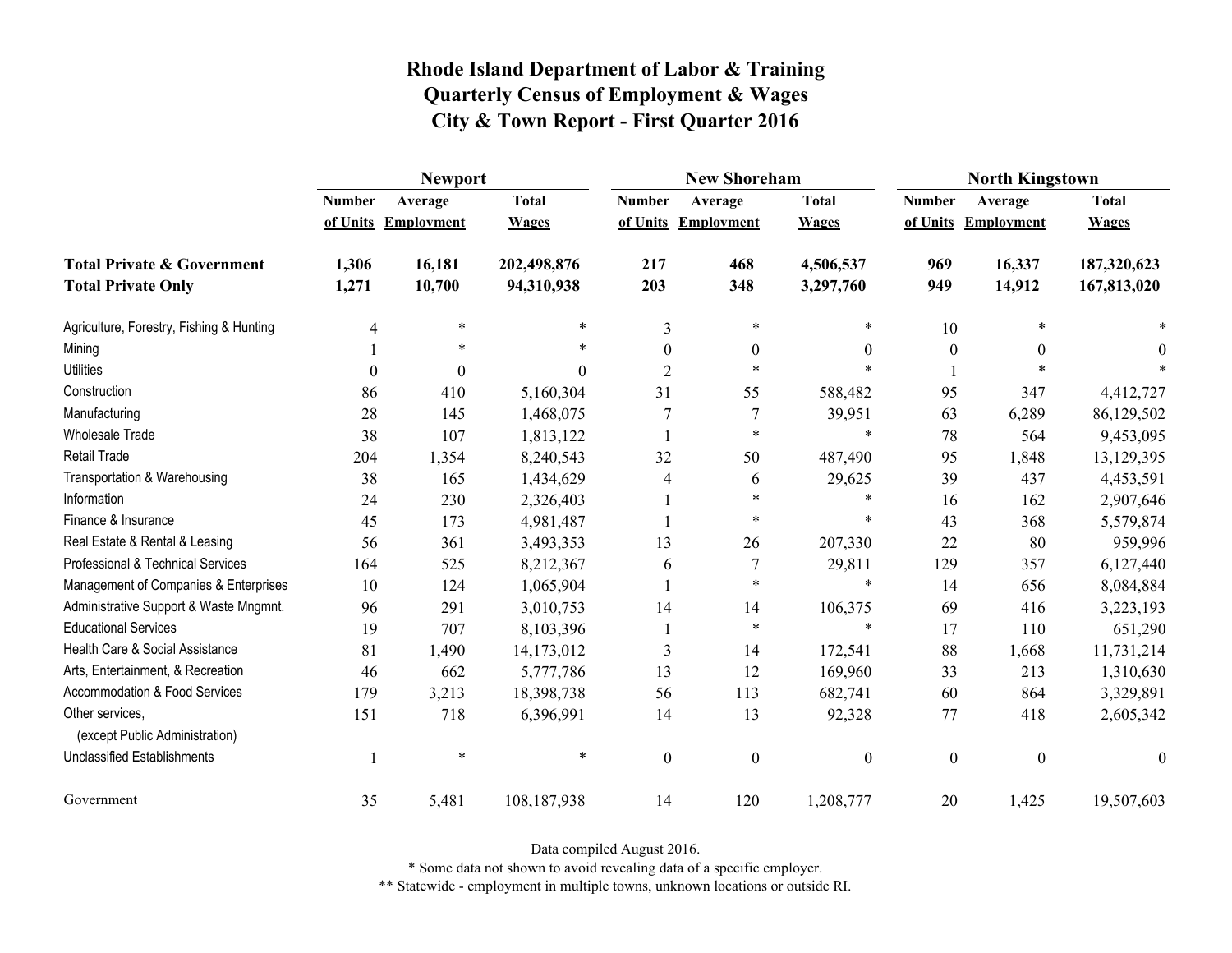|                                                   | <b>North Providence</b> |                     |              |                  | <b>North Smithfield</b> |                  | Pawtucket        |                     |                  |
|---------------------------------------------------|-------------------------|---------------------|--------------|------------------|-------------------------|------------------|------------------|---------------------|------------------|
|                                                   | <b>Number</b>           | Average             | <b>Total</b> | <b>Number</b>    | Average                 | <b>Total</b>     | <b>Number</b>    | Average             | <b>Total</b>     |
|                                                   |                         | of Units Employment | <b>Wages</b> |                  | of Units Employment     | <b>Wages</b>     |                  | of Units Employment | <b>Wages</b>     |
| <b>Total Private &amp; Government</b>             | 670                     | 6,626               | 57,729,074   | 397              | 4,672                   | 40,301,131       | 1,534            | 22,607              | 297,777,416      |
| <b>Total Private Only</b>                         | 660                     | 5,772               | 45,920,983   | 388              | 4,295                   | 35,744,615       | 1,511            | 20,392              | 264,967,506      |
| Agriculture, Forestry, Fishing & Hunting          | $\boldsymbol{0}$        | 0                   | $\mathbf{0}$ | $\overline{2}$   | $\ast$                  | $\ast$           | 0                | $\theta$            | $\bf{0}$         |
| Mining                                            | $\boldsymbol{0}$        | $\theta$            | $\theta$     | $\overline{2}$   | $\ast$                  | $\ast$           | $\theta$         | $\theta$            | $\theta$         |
| <b>Utilities</b>                                  | $\theta$                | $\Omega$            | $\Omega$     | $\boldsymbol{0}$ | $\boldsymbol{0}$        | $\overline{0}$   | 3                |                     |                  |
| Construction                                      | 67                      | 189                 | 2,205,676    | 65               | 160                     | 1,356,193        | 141              | 952                 | 13,117,750       |
| Manufacturing                                     | 29                      | 201                 | 1,783,722    | 20               | 400                     | 3,541,086        | 132              | 3,699               | 40,937,335       |
| <b>Wholesale Trade</b>                            | 23                      | 93                  | 1,480,505    | 23               | 165                     | 2,590,170        | 77               | 499                 | 5,624,534        |
| <b>Retail Trade</b>                               | 89                      | 937                 | 6,327,003    | 41               | 991                     | 7,324,102        | 170              | 1,493               | 10,834,495       |
| Transportation & Warehousing                      | 19                      | 147                 | 1,045,561    | 9                | 356                     | 3,544,203        | 49               | 585                 | 6,028,162        |
| Information                                       | $\overline{7}$          | 22                  | 257,916      | 3                | $\ast$                  | *                | 25               | 82                  | 1,427,903        |
| Finance & Insurance                               | 30                      | 113                 | 1,593,288    | 15               | 50                      | 940,893          | 50               | 573                 | 9,101,063        |
| Real Estate & Rental & Leasing                    | 33                      | 113                 | 908,115      | 13               | 24                      | 198,791          | 43               | 199                 | 1,472,779        |
| Professional & Technical Services                 | 57                      | 181                 | 2,331,183    | 48               | 259                     | 3,680,253        | 134              | 849                 | 11,893,529       |
| Management of Companies & Enterprises             | 3                       | 28                  | 483,990      | $\overline{2}$   |                         | 78,432           | 11               | $\ast$              |                  |
| Administrative Support & Waste Mngmnt.            | 51                      | 519                 | 2,814,633    | 24               | 143                     | 1,473,365        | 111              | 2,120               | 16,936,367       |
| <b>Educational Services</b>                       | $\overline{4}$          | $\ast$              | $\ast$       | $\overline{4}$   | $\ast$                  | $\ast$           | 23               | 356                 | 2,919,026        |
| Health Care & Social Assistance                   | 111                     | 2,150               | 19,868,126   | 52               | 770                     | 5,897,226        | 227              | 4,613               | 39,103,687       |
| Arts, Entertainment, & Recreation                 | $\overline{7}$          | 75                  | 232,672      | 6                | 82                      | 451,844          | 23               | 193                 | 1,375,919        |
| <b>Accommodation &amp; Food Services</b>          | 62                      | 692                 | 2,595,725    | 26               | 639                     | 2,278,076        | 132              | 1,629               | 6,574,198        |
| Other services,<br>(except Public Administration) | 67                      | 304                 | 1,964,320    | 33               | 190                     | 1,586,241        | 160              | 1,211               | 7,161,237        |
| <b>Unclassified Establishments</b>                |                         | $\ast$              | $\ast$       | $\boldsymbol{0}$ | $\boldsymbol{0}$        | $\boldsymbol{0}$ | $\boldsymbol{0}$ | $\boldsymbol{0}$    | $\boldsymbol{0}$ |
| Government                                        | 10                      | 854                 | 11,808,091   | 9                | 377                     | 4,556,516        | 23               | 2,215               | 32,809,910       |

Data compiled August 2016.

\* Some data not shown to avoid revealing data of a specific employer.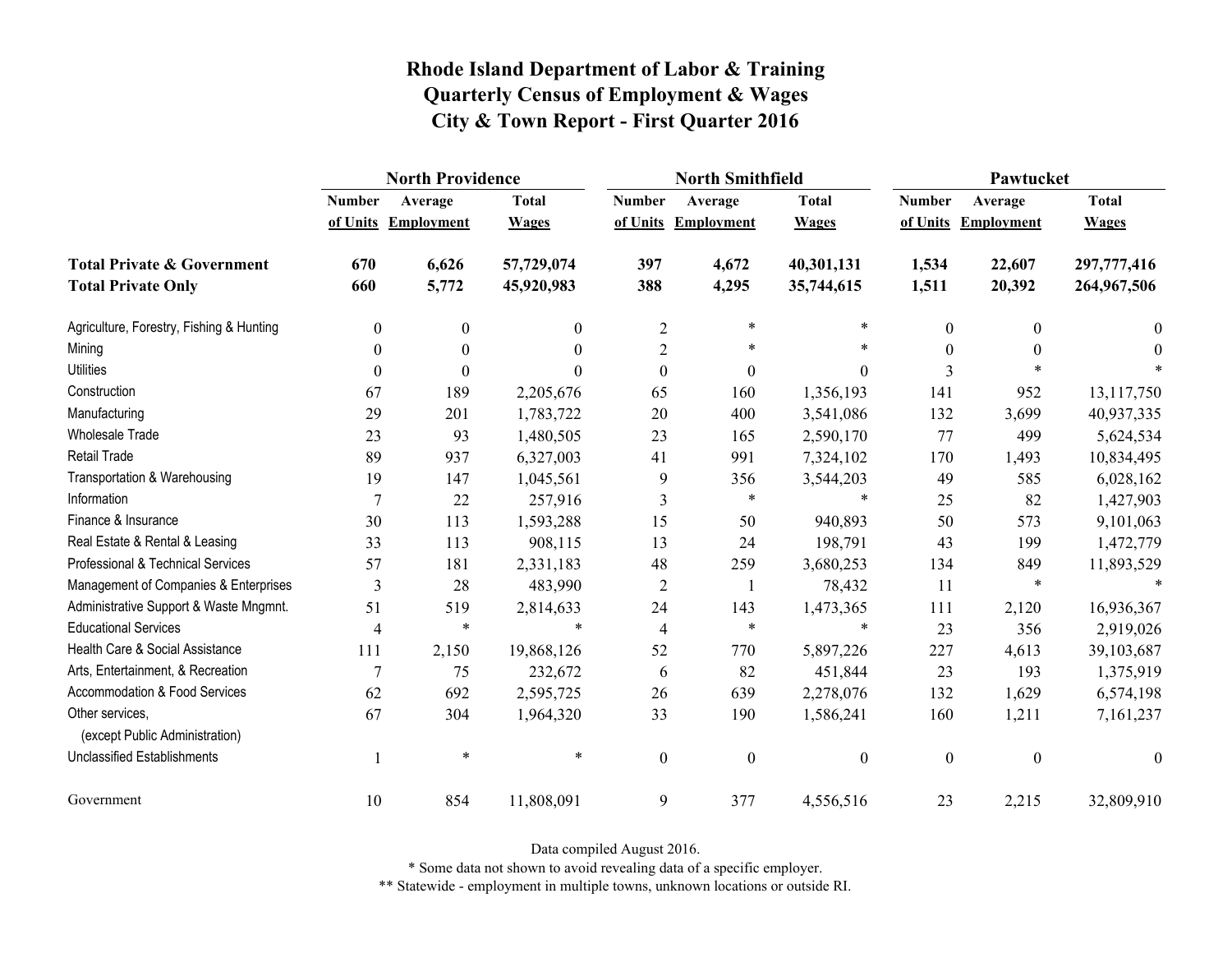|                                                   | Portsmouth       |                     |                  |                  | Providence          |               | <b>Richmond</b>  |                     |                  |
|---------------------------------------------------|------------------|---------------------|------------------|------------------|---------------------|---------------|------------------|---------------------|------------------|
|                                                   | <b>Number</b>    | Average             | <b>Total</b>     | <b>Number</b>    | Average             | <b>Total</b>  | <b>Number</b>    | Average             | <b>Total</b>     |
|                                                   |                  | of Units Employment | <b>Wages</b>     |                  | of Units Employment | <b>Wages</b>  |                  | of Units Employment | <b>Wages</b>     |
| <b>Total Private &amp; Government</b>             | 532              | 5,365               | 79,796,422       | 5,572            | 111,547             | 1,557,230,090 | 159              | 2,002               | 20,400,653       |
| <b>Total Private Only</b>                         | 516              | 4,643               | 71,596,945       | 5,475            | 96,629              | 1,294,288,541 | 152              | 1,316               | 9,895,907        |
| Agriculture, Forestry, Fishing & Hunting          | 13               | 32                  | 212,575          |                  | $\ast$              | $\ast$        | 8                | 31                  | 357,592          |
| Mining                                            | 0                | $\boldsymbol{0}$    | $\theta$         | $\boldsymbol{0}$ | $\theta$            | $\Omega$      |                  | $\ast$              |                  |
| <b>Utilities</b>                                  |                  | $\ast$              | $\ast$           | 7                | 550                 | 13,566,791    | $\theta$         | $\overline{0}$      | 0                |
| Construction                                      | 65               | 297                 | 3,295,307        | 236              | 1,894               | 40,726,848    | 23               | 94                  | 1,243,910        |
| Manufacturing                                     | 19               | 1,368               | 37,707,288       | 223              | 3,796               | 40,070,506    | 4                | $\ast$              |                  |
| Wholesale Trade                                   | 21               | 88                  | 1,465,840        | 217              | 2,808               | 41,574,951    | 5                | $\ast$              |                  |
| <b>Retail Trade</b>                               | 56               | 482                 | 4,744,330        | 624              | 6,743               | 41,361,064    | 22               | 302                 | 1,987,433        |
| Transportation & Warehousing                      | 9                | 91                  | 612,549          | 88               | 678                 | 5,623,841     | 3                | $\ast$              |                  |
| Information                                       | 17               | 49                  | 937,556          | 141              | 1,680               | 26,646,354    | $\overline{2}$   | $\ast$              |                  |
| Finance & Insurance                               | 20               | 129                 | 4,090,665        | 308              | 5,973               | 162,068,827   | 6                | 53                  | 559,873          |
| Real Estate & Rental & Leasing                    | 14               | 47                  | 494,045          | 195              | 1,598               | 18,461,584    | $\theta$         | $\mathbf{0}$        | $\Omega$         |
| Professional & Technical Services                 | 79               | 157                 | 2,369,286        | 954              | 6,637               | 123,702,308   | 12               | 80                  | 993,176          |
| Management of Companies & Enterprises             | 3                | $\ast$              | $\ast$           | 50               | 3,032               | 106,682,889   | $\theta$         | $\mathbf{0}$        | $\theta$         |
| Administrative Support & Waste Mngmnt.            | 35               | 162                 | 1,212,991        | 305              | 7,928               | 59,186,840    | 13               | 46                  | 332,440          |
| <b>Educational Services</b>                       | 18               | 276                 | 2,677,267        | 132              | 11,440              | 154,870,965   |                  | $\ast$              | $\ast$           |
| Health Care & Social Assistance                   | 41               | 854                 | 7,695,214        | 752              | 27,544              | 371,224,379   | 10               | 66                  | 543,266          |
| Arts, Entertainment, & Recreation                 | $8\,$            | 53                  | 581,763          | 57               | 910                 | 6,271,139     | 7                | 78                  | 264,935          |
| Accommodation & Food Services                     | 42               | 367                 | 1,658,581        | 554              | 9,301               | 47,307,335    | 20               | 257                 | 1,006,733        |
| Other services,<br>(except Public Administration) | 55               | 183                 | 1,709,885        | 628              | 4,108               | 34,790,427    | 15               | 28                  | 150,214          |
| <b>Unclassified Establishments</b>                | $\boldsymbol{0}$ | $\boldsymbol{0}$    | $\boldsymbol{0}$ | 3                | $\ast$              | $\ast$        | $\boldsymbol{0}$ | $\boldsymbol{0}$    | $\boldsymbol{0}$ |
| Government                                        | 16               | 722                 | 8,199,477        | 97               | 14,918              | 262,941,549   | 7                | 686                 | 10,504,746       |

Data compiled August 2016.

\* Some data not shown to avoid revealing data of a specific employer.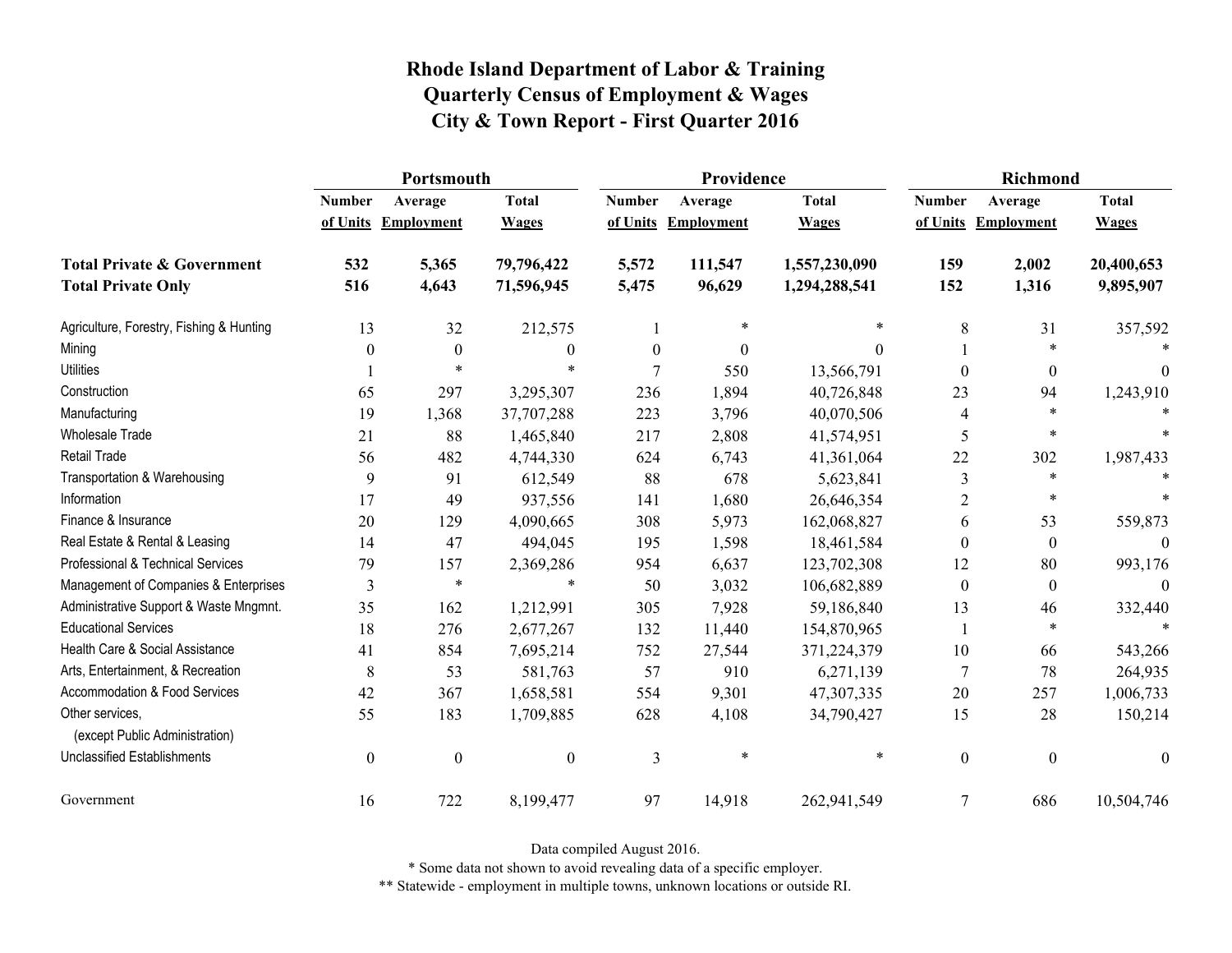|                                                   | <b>Scituate</b>  |                     |                  |                  | <b>Smithfield</b> |                  | <b>South Kingstown</b> |                     |              |
|---------------------------------------------------|------------------|---------------------|------------------|------------------|-------------------|------------------|------------------------|---------------------|--------------|
|                                                   | <b>Number</b>    | Average             | <b>Total</b>     | <b>Number</b>    | Average           | <b>Total</b>     | <b>Number</b>          | Average             | <b>Total</b> |
|                                                   |                  | of Units Employment | <b>Wages</b>     | of Units         | <b>Employment</b> | <b>Wages</b>     |                        | of Units Employment | <b>Wages</b> |
| <b>Total Private &amp; Government</b>             | 254              | 1,609               | 15,385,958       | 864              | 14,626            | 271,491,518      | 1,013                  | 13,484              | 152,558,061  |
| <b>Total Private Only</b>                         | 242              | 997                 | 6,970,501        | 849              | 13,985            | 262,928,183      | 991                    | 9,574               | 98,965,890   |
| Agriculture, Forestry, Fishing & Hunting          | 10               | 23                  | 134,489          | 4                | *                 | $\ast$           | 21                     | 40                  | 295,056      |
| Mining                                            | $\mathbf{0}$     | $\boldsymbol{0}$    | $\boldsymbol{0}$ |                  | $\ast$            | $\ast$           |                        |                     |              |
| <b>Utilities</b>                                  | $\mathbf{0}$     | $\Omega$            | $\boldsymbol{0}$ | $\mathbf{0}$     | $\theta$          | $\mathbf{0}$     | $\overline{2}$         | *                   |              |
| Construction                                      | 56               | 178                 | 1,697,721        | 125              | 718               | 10,311,500       | 114                    | 334                 | 3,581,147    |
| Manufacturing                                     | 10               | 22                  | 144,103          | 58               | 1,427             | 23,949,931       | 32                     | 562                 | 12,289,244   |
| <b>Wholesale Trade</b>                            | 8                | 20                  | 208,166          | 45               | 750               | 14,542,240       | 45                     | 612                 | 13,760,174   |
| Retail Trade                                      | 20               | 193                 | 1,220,738        | 116              | 1,977             | 12,054,119       | 112                    | 1,246               | 9,606,013    |
| Transportation & Warehousing                      | 12               | 9                   | 68,590           | 13               | 91                | 1,184,396        | 9                      | 146                 | 879,415      |
| Information                                       | 4                | 25                  | 130,640          | 11               | 105               | 1,509,192        | 21                     | 124                 | 2,377,760    |
| Finance & Insurance                               | 8                | $\ast$              | $\ast$           | 48               | 3,268             | 141,267,172      | 35                     | 291                 | 4,570,143    |
| Real Estate & Rental & Leasing                    | 8                | 13                  | 116,926          | 19               | 82                | 1,625,128        | 24                     | 218                 | 1,074,641    |
| Professional & Technical Services                 | 25               | 90                  | 940,732          | 107              | 398               | 6,567,233        | 121                    | 399                 | 6,517,476    |
| Management of Companies & Enterprises             | $\boldsymbol{0}$ | $\boldsymbol{0}$    | $\boldsymbol{0}$ | $\,$ 8 $\,$      | 146               | 5,537,172        | 9                      | 27                  | 709,537      |
| Administrative Support & Waste Mngmnt.            | 21               | 39                  | 271,945          | 58               | 574               | 7,183,921        | 79                     | 249                 | 2,141,237    |
| <b>Educational Services</b>                       | $\overline{2}$   | $\ast$              | $\ast$           | 9                | $\ast$            | $\ast$           | 20                     | 319                 | 2,469,242    |
| Health Care & Social Assistance                   | 23               | 115                 | 580,227          | 77               | 1,531             | 10,924,347       | 121                    | 2,745               | 26,713,519   |
| Arts, Entertainment, & Recreation                 | $\mathfrak{Z}$   | $\ast$              | $\ast$           | 14               | 70                | 377,408          | 32                     | 184                 | 1,046,324    |
| <b>Accommodation &amp; Food Services</b>          | 17               | 197                 | 815,832          | 74               | 1,361             | 6,078,891        | 101                    | 1,371               | 5,674,323    |
| Other services,<br>(except Public Administration) | 15               | 58                  | 485,563          | 62               | 599               | 6,830,574        | 91                     | 674                 | 4,868,127    |
| <b>Unclassified Establishments</b>                | $\boldsymbol{0}$ | $\boldsymbol{0}$    | $\boldsymbol{0}$ | $\boldsymbol{0}$ | $\boldsymbol{0}$  | $\boldsymbol{0}$ |                        | $\ast$              |              |
| Government                                        | 12               | 612                 | 8,415,457        | 15               | 641               | 8,563,335        | 22                     | 3,910               | 53,592,171   |

Data compiled August 2016.

\* Some data not shown to avoid revealing data of a specific employer.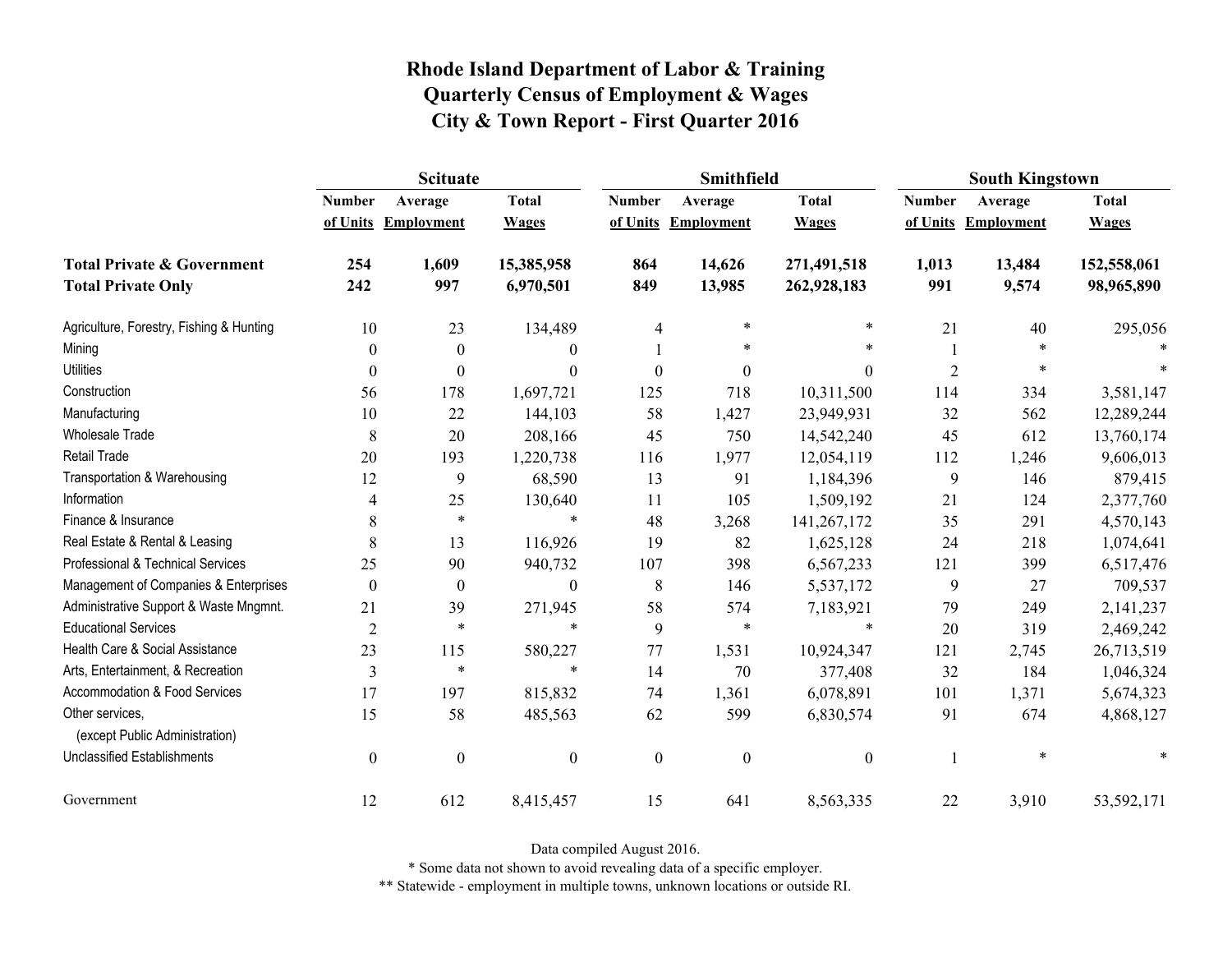|                                                   | <b>Tiverton</b>  |                     |                  |                  | Warren              |                  | Warwick       |                     |              |
|---------------------------------------------------|------------------|---------------------|------------------|------------------|---------------------|------------------|---------------|---------------------|--------------|
|                                                   | <b>Number</b>    | Average             | <b>Total</b>     | <b>Number</b>    | Average             | <b>Total</b>     | <b>Number</b> | Average             | <b>Total</b> |
|                                                   |                  | of Units Employment | <b>Wages</b>     |                  | of Units Employment | <b>Wages</b>     |               | of Units Employment | <b>Wages</b> |
| <b>Total Private &amp; Government</b>             | 362              | 2,550               | 23,346,807       | 376              | 3,574               | 33,309,837       | 3,079         | 46,256              | 517,956,718  |
| <b>Total Private Only</b>                         | 347              | 2,019               | 16,720,617       | 369              | 3,421               | 31,494,316       | 3,048         | 42,244              | 454,022,587  |
| Agriculture, Forestry, Fishing & Hunting          | 6                | 18                  | 66,999           |                  | $\ast$              | $\ast$           | 6             | $\ast$              |              |
| Mining                                            | $\theta$         | $\boldsymbol{0}$    | $\theta$         | $\theta$         | $\mathbf{0}$        | $\theta$         | 0             | $\theta$            | $\theta$     |
| <b>Utilities</b>                                  | 3                | $\ast$              | $\ast$           | $\boldsymbol{0}$ | $\boldsymbol{0}$    | $\boldsymbol{0}$ | $\Omega$      | $\theta$            | $\Omega$     |
| Construction                                      | 42               | 165                 | 1,727,828        | 48               | 130                 | 1,378,691        | 269           | 1,860               | 25,684,554   |
| Manufacturing                                     | 14               | 72                  | 530,805          | 34               | 743                 | 11,198,321       | 119           | 2,858               | 42,241,106   |
| <b>Wholesale Trade</b>                            | 18               | 85                  | 1,104,929        | 17               | 111                 | 1,835,542        | 189           | 1,687               | 25,529,837   |
| <b>Retail Trade</b>                               | 55               | 540                 | 5,300,133        | 41               | 297                 | 1,792,116        | 390           | 7,622               | 55,748,305   |
| Transportation & Warehousing                      | 11               | 67                  | 344,568          | 4                | 147                 | 899,089          | 75            | 2,016               | 20,970,604   |
| Information                                       |                  | $\ast$              | $\ast$           | 5                | 27                  | 356,291          | 45            | 428                 | 5,976,704    |
| Finance & Insurance                               | 14               | 55                  | 845,743          | 12               | 183                 | 1,693,995        | 194           | 2,520               | 43,303,120   |
| Real Estate & Rental & Leasing                    | 4                | $\overline{c}$      | 34,115           | 9                | 28                  | 210,727          | 116           | 1,103               | 10,877,395   |
| Professional & Technical Services                 | 37               | 67                  | 1,203,384        | 36               | 154                 | 1,556,445        | 402           | 1,981               | 27,988,606   |
| Management of Companies & Enterprises             |                  | $\ast$              | $\ast$           | $\overline{2}$   | $\ast$              | $\ast$           | 28            | 1,561               | 44,089,409   |
| Administrative Support & Waste Mngmnt.            | 28               | 40                  | 337,052          | 24               | 113                 | 681,724          | 208           | 2,055               | 15,476,789   |
| <b>Educational Services</b>                       | 5                | $\ast$              | $\ast$           | 6                | 81                  | 794,393          | 38            | 608                 | 5,613,844    |
| Health Care & Social Assistance                   | 31               | 354                 | 2,448,388        | 39               | 565                 | 5,434,235        | 392           | 8,264               | 91,032,271   |
| Arts, Entertainment, & Recreation                 | $\overline{4}$   | 16                  | 45,265           | 6                | 45                  | 180,310          | 40            | 501                 | 2,942,319    |
| Accommodation & Food Services                     | 30               | 379                 | 1,364,745        | 42               | 606                 | 2,138,684        | 258           | 5,506               | 24,453,136   |
| Other services,<br>(except Public Administration) | 43               | 111                 | 605,790          | 43               | 181                 | 1,226,168        | 276           | 1,659               | 12,033,918   |
| <b>Unclassified Establishments</b>                | $\boldsymbol{0}$ | $\boldsymbol{0}$    | $\boldsymbol{0}$ | $\boldsymbol{0}$ | $\boldsymbol{0}$    | $\boldsymbol{0}$ | 3             | $\ast$              | *            |
| Government                                        | 15               | 531                 | 6,626,190        | $\tau$           | 153                 | 1,815,521        | 31            | 4,012               | 63,934,131   |

Data compiled August 2016.

\* Some data not shown to avoid revealing data of a specific employer.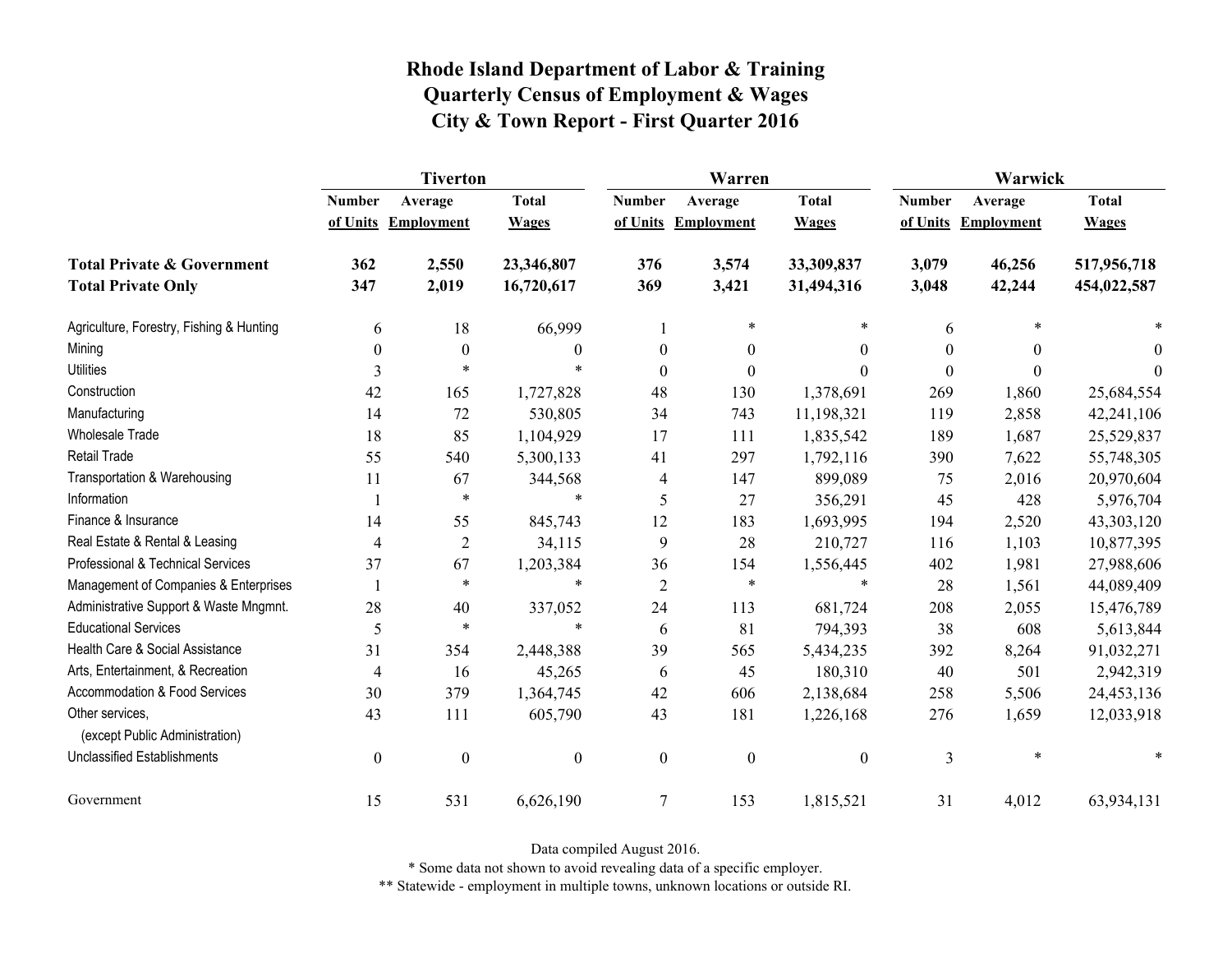|                                                   | Westerly         |                     |                  |                  | <b>West Greenwich</b> |                  |                  | <b>West Warwick</b> |              |  |
|---------------------------------------------------|------------------|---------------------|------------------|------------------|-----------------------|------------------|------------------|---------------------|--------------|--|
|                                                   | <b>Number</b>    | Average             | <b>Total</b>     | <b>Number</b>    | Average               | <b>Total</b>     | <b>Number</b>    | Average             | <b>Total</b> |  |
|                                                   |                  | of Units Employment | <b>Wages</b>     |                  | of Units Employment   | <b>Wages</b>     |                  | of Units Employment | <b>Wages</b> |  |
| <b>Total Private &amp; Government</b>             | 841              | 8,792               | 83,944,622       | 203              | 3,020                 | 65,687,983       | 574              | 7,771               | 95,717,426   |  |
| <b>Total Private Only</b>                         | 823              | 7,730               | 72,176,250       | 193              | 2,636                 | 60,871,175       | 559              | 6,720               | 80,995,332   |  |
| Agriculture, Forestry, Fishing & Hunting          | 3                | $\ast$              | $\ast$           |                  | $\ast$                | $\ast$           | $\boldsymbol{0}$ | $\theta$            | $\theta$     |  |
| Mining                                            |                  | $\ast$              | $\ast$           |                  | $\ast$                | *                | $\theta$         |                     | $\Omega$     |  |
| <b>Utilities</b>                                  |                  | $\ast$              |                  | $\theta$         | $\theta$              | $\theta$         | $\boldsymbol{0}$ | $\Omega$            | $\theta$     |  |
| Construction                                      | 83               | 262                 | 3,119,451        | 39               | 94                    | 941,362          | 63               | 281                 | 2,864,078    |  |
| Manufacturing                                     | 24               | 535                 | 6,539,536        | 8                | 839                   | 37,034,857       | 26               | 1,292               | 18,406,908   |  |
| <b>Wholesale Trade</b>                            | 24               | 71                  | 814,523          | 15               | 271                   | 4,756,781        | 28               | 295                 | 6,452,540    |  |
| <b>Retail Trade</b>                               | 137              | 1,781               | 12,251,461       | 14               | 111                   | 704,763          | 80               | 1,041               | 9,457,715    |  |
| Transportation & Warehousing                      | 10               | 51                  | 422,241          | 8                | $\ast$                | $\ast$           | 17               | 485                 | 5,411,682    |  |
| Information                                       | 15               | 120                 | 1,621,405        | 4                | 14                    | 358,658          | $10\,$           | $\ast$              |              |  |
| Finance & Insurance                               | 29               | 221                 | 3,365,048        | 8                | 31                    | 311,057          | 21               | 115                 | 2,581,751    |  |
| Real Estate & Rental & Leasing                    | 24               | 64                  | 460,948          | 5                | *                     | $\ast$           | 19               | 51                  | 453,354      |  |
| Professional & Technical Services                 | 72               | 288                 | 3,290,373        | 25               | $\ast$                | $\ast$           | 56               | 217                 | 3,160,188    |  |
| Management of Companies & Enterprises             | 7                | $\ast$              | $\ast$           | $\theta$         | $\mathbf{0}$          | $\theta$         | 3                | 141                 | 4,811,859    |  |
| Administrative Support & Waste Mngmnt.            | 49               | 128                 | 925,921          | 18               | 123                   | 858,416          | 35               | 294                 | 3,136,348    |  |
| <b>Educational Services</b>                       | 8                | 72                  | 296,836          |                  | $\ast$                | $\ast$           | 8                | 74                  | 392,660      |  |
| Health Care & Social Assistance                   | 110              | 1,882               | 17,800,887       | 14               | 131                   | 839,293          | 58               | 835                 | 6,139,409    |  |
| Arts, Entertainment, & Recreation                 | 34               | 307                 | 2,172,060        | $\overline{2}$   | $\ast$                | $\ast$           | 10               | $\ast$              |              |  |
| Accommodation & Food Services                     | 106              | 1,221               | 6,375,311        | 17               | 260                   | 1,072,370        | 61               | 696                 | 2,663,124    |  |
| Other services,<br>(except Public Administration) | 86               | 282                 | 1,655,214        | 13               | 23                    | 165,783          | 64               | 278                 | 1,956,258    |  |
| <b>Unclassified Establishments</b>                | $\boldsymbol{0}$ | $\boldsymbol{0}$    | $\boldsymbol{0}$ | $\boldsymbol{0}$ | $\boldsymbol{0}$      | $\boldsymbol{0}$ | $\boldsymbol{0}$ | $\boldsymbol{0}$    | $\theta$     |  |
| Government                                        | 18               | 1,062               | 11,768,372       | 10               | 384                   | 4,816,808        | 15               | 1,051               | 14,722,094   |  |

Data compiled August 2016.

\* Some data not shown to avoid revealing data of a specific employer.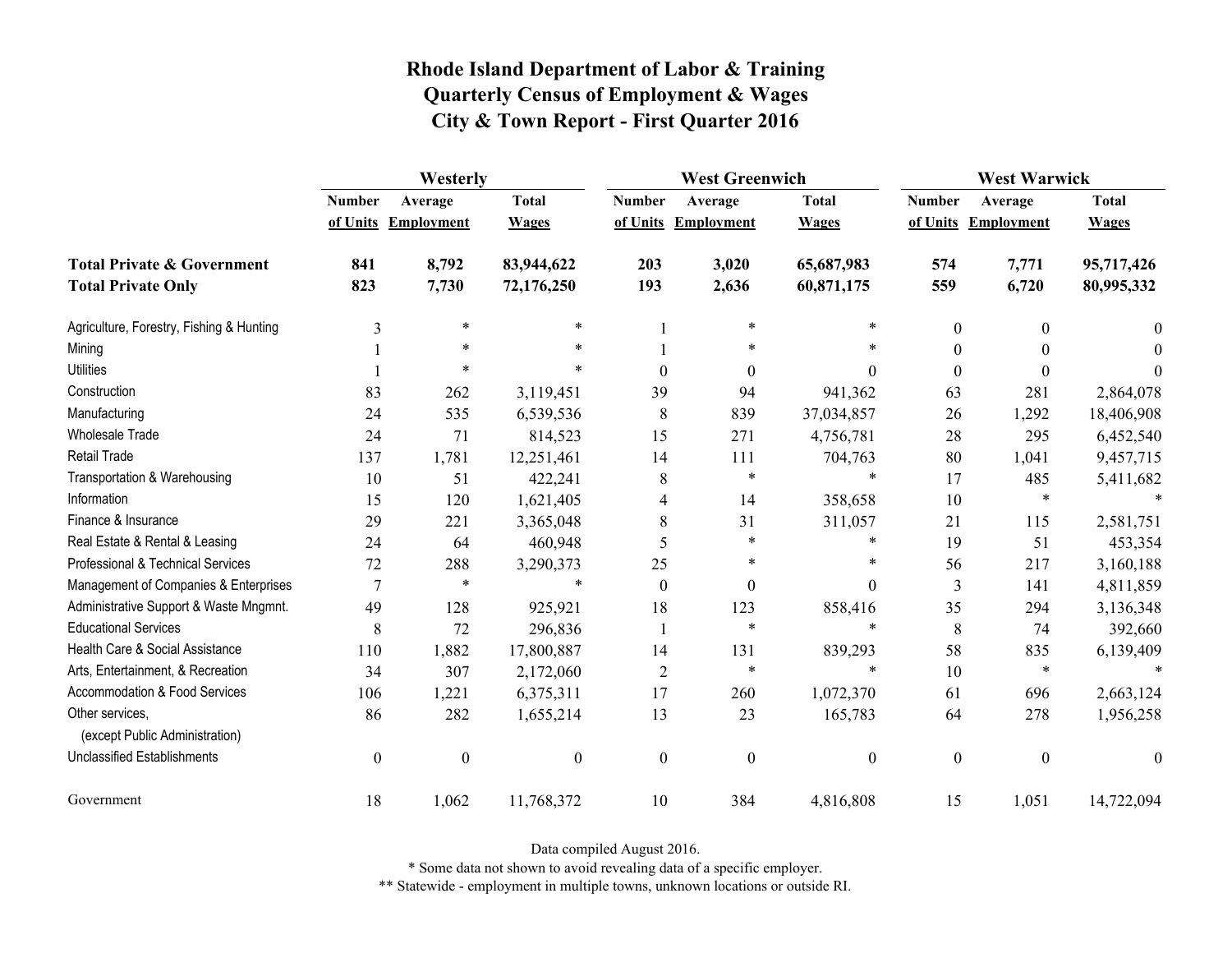|                                                   |                  | Woonsocket        |                  | Statewide **  |                   |              |  |
|---------------------------------------------------|------------------|-------------------|------------------|---------------|-------------------|--------------|--|
|                                                   | <b>Number</b>    | Average           | <b>Total</b>     | <b>Number</b> | Average           | <b>Total</b> |  |
|                                                   | of Units         | <b>Employment</b> | <b>Wages</b>     | of Units      | <b>Employment</b> | <b>Wages</b> |  |
| <b>Total Private &amp; Government</b>             | 881              | 14,596            | 276,752,143      | 4,741         | 11,209            | 203,537,993  |  |
| <b>Total Private Only</b>                         | 863              | 13,036            | 257,318,479      | 4,722         | 11,104            | 201,018,205  |  |
| Agriculture, Forestry, Fishing & Hunting          | $\boldsymbol{0}$ | $\boldsymbol{0}$  | $\theta$         | 1             | $\ast$            | *            |  |
| Mining                                            | $\boldsymbol{0}$ | $\boldsymbol{0}$  | $\boldsymbol{0}$ | $\mathbf{0}$  | $\theta$          | $\theta$     |  |
| <b>Utilities</b>                                  | $\overline{2}$   | $\ast$            | $\ast$           | 5             | $\ast$            | *            |  |
| Construction                                      | 66               | 301               | 3,118,018        | 329           | 718               | 10,022,787   |  |
| Manufacturing                                     | 55               | 964               | 11,791,002       | 63            | 98                | 1,802,230    |  |
| <b>Wholesale Trade</b>                            | 36               | 398               | 5,454,215        | 1,385         | 2,556             | 68,369,427   |  |
| <b>Retail Trade</b>                               | 115              | 1,295             | 10,316,359       | 162           | 442               | 5,128,188    |  |
| Transportation & Warehousing                      | 19               | $\ast$            | *                | 55            | 153               | 2,173,052    |  |
| Information                                       | 10               | 39                | 264,332          | 271           | 449               | 10,236,720   |  |
| Finance & Insurance                               | 27               | 165               | 2,183,044        | 206           | 642               | 17,750,382   |  |
| Real Estate & Rental & Leasing                    | 30               | 120               | 1,097,275        | 50            | 120               | 1,874,482    |  |
| Professional & Technical Services                 | 122              | 543               | 11,752,021       | 908           | 1,816             | 40,326,334   |  |
| Management of Companies & Enterprises             | 18               | $\ast$            | $\ast$           | 62            | 175               | 3,899,408    |  |
| Administrative Support & Waste Mngmnt.            | 46               | 400               | 3,953,999        | 573           | 2,257             | 23,884,495   |  |
| <b>Educational Services</b>                       | 11               | 340               | 2,657,219        | 98            | 175               | 1,688,431    |  |
| Health Care & Social Assistance                   | 128              | 4,073             | 35,976,615       | 119           | 531               | 6,102,275    |  |
| Arts, Entertainment, & Recreation                 | 9                | 116               | 609,724          | 32            | 66                | 672,294      |  |
| Accommodation & Food Services                     | 88               | 943               | 3,508,318        | 83            | 575               | 2,953,275    |  |
| Other services,<br>(except Public Administration) | 81               | 290               | 1,702,163        | 142           | 209               | 2,689,279    |  |
| <b>Unclassified Establishments</b>                | $\boldsymbol{0}$ | $\boldsymbol{0}$  | $\boldsymbol{0}$ | 178           | 119               | 1,354,945    |  |
| Government                                        | 18               | 1,560             | 19,433,664       | 19            | 105               | 2,519,788    |  |

Data compiled August 2016.

\* Some data not shown to avoid revealing data of a specific employer.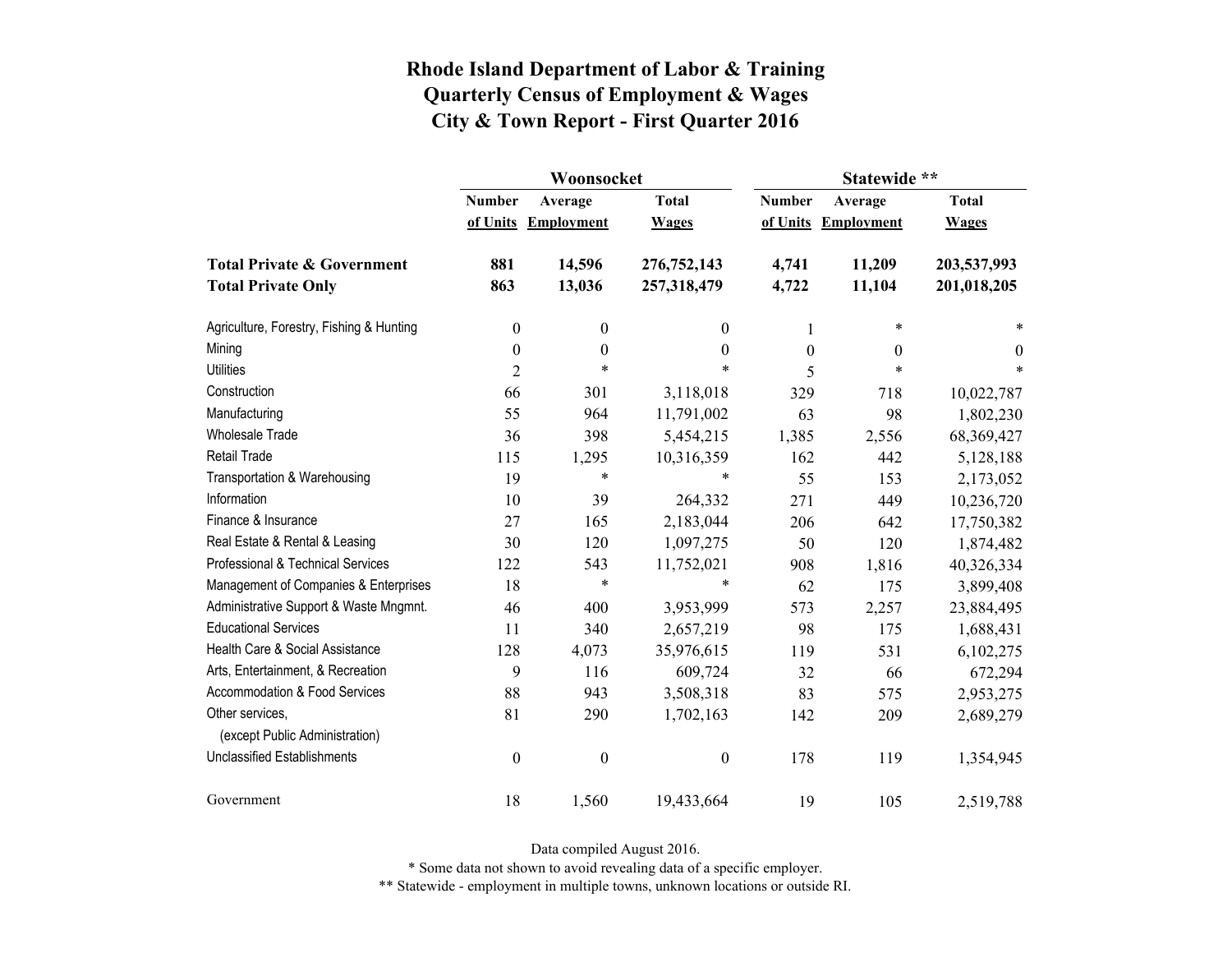|                                                   | <b>Bristol County</b> |                   |              |                | <b>Kent County</b> |              | <b>Newport County</b> |                   |              |
|---------------------------------------------------|-----------------------|-------------------|--------------|----------------|--------------------|--------------|-----------------------|-------------------|--------------|
|                                                   | <b>Number</b>         | Average           | <b>Total</b> | <b>Number</b>  | Average            | <b>Total</b> | <b>Number</b>         | Average           | <b>Total</b> |
|                                                   | of Units              | <b>Employment</b> | <b>Wages</b> | of Units       | <b>Employment</b>  | <b>Wages</b> | of Units              | <b>Employment</b> | <b>Wages</b> |
| <b>Total Private &amp; Government</b>             | 1,419                 | 13,297            | 130,846,498  | 5,337          | 72,561             | 839,011,531  | 3,272                 | 36,132            | 440,603,605  |
| <b>Total Private Only</b>                         | 1,384                 | 11,241            | 105,332,452  | 5,248          | 65,146             | 731,381,279  | 3,172                 | 28,344            | 305,207,394  |
| Agriculture, Forestry, Fishing & Hunting          | 3                     | $\ast$            | *            | 12             | 31                 | 138,264      | 38                    | 120               | 922,381      |
| Mining                                            | $\boldsymbol{0}$      | $\boldsymbol{0}$  | $\mathbf{0}$ |                | $\ast$             | *            | $\sqrt{2}$            | $\ast$            |              |
| <b>Utilities</b>                                  |                       | $\ast$            | $\ast$       |                | $\ast$             | $\ast$       | 5                     | 49                | 1,258,613    |
| Construction                                      | 182                   | 593               | 6,868,177    | 527            | 2,730              | 34,513,063   | 315                   | 1,439             | 16,365,080   |
| Manufacturing                                     | 95                    | 1,690             | 22,403,095   | 210            | 5,828              | 114,364,696  | 80                    | 2,038             | 48,554,723   |
| Wholesale Trade                                   | 75                    | 296               | 6,020,036    | 310            | 2,674              | 46,728,973   | 117                   | 472               | 7,384,822    |
| <b>Retail Trade</b>                               | 124                   | 1,187             | 8,000,329    | 637            | 11,310             | 84,658,383   | 427                   | 3,954             | 29,919,198   |
| Transportation & Warehousing                      | 11                    | 155               | 1,017,243    | 112            | 2,928              | 29,722,671   | 73                    | 483               | 4,683,170    |
| Information                                       | 27                    | 83                | 1,698,970    | 90             | 1,145              | 21,863,088   | 59                    | 497               | 7,902,932    |
| Finance & Insurance                               | 58                    | 525               | 6,445,256    | 302            | 3,026              | 52,766,907   | 119                   | 1,008             | 21,326,476   |
| Real Estate & Rental & Leasing                    | 37                    | 113               | 1,115,177    | 189            | 1,329              | 13,918,040   | 117                   | 541               | 5,258,034    |
| Professional & Technical Services                 | 154                   | 374               | 5,072,661    | 678            | 3,688              | 57,348,120   | 443                   | 3,179             | 51,361,759   |
| Management of Companies & Enterprises             | 9                     | 59                | 632,483      | 45             | 1,986              | 56,864,357   | 25                    | 465               | 7,401,360    |
| Administrative Support & Waste Mngmnt.            | 81                    | 294               | 2,204,345    | 363            | 2,945              | 23,158,758   | 242                   | 737               | 6,460,950    |
| <b>Educational Services</b>                       | 36                    | 1,530             | 16,639,267   | 74             | 1,560              | 14,998,305   | 57                    | 1,248             | 13,537,435   |
| Health Care & Social Assistance                   | 154                   | 1,851             | 15,287,598   | 665            | 12,136             | 121,998,173  | 247                   | 4,157             | 35,425,051   |
| Arts, Entertainment, & Recreation                 | 35                    | 325               | 2,392,783    | 67             | 651                | 3,653,372    | 88                    | 909               | 7,588,950    |
| Accommodation & Food Services                     | 119                   | 1,475             | 5,593,919    | 456            | 8,602              | 36,749,754   | 361                   | 5,450             | 27,995,524   |
| Other services,<br>(except Public Administration) | 182                   | 685               | 3,907,166    | 505            | 2,568              | 17,714,585   | 356                   | 1,590             | 11,811,407   |
| <b>Unclassified Establishments</b>                | 1                     | $\ast$            | $\ast$       | $\overline{4}$ | $\ast$             | $\ast$       |                       | $\ast$            | *            |
| Government                                        | 35                    | 2,056             | 25,514,046   | 89             | 7,415              | 107,630,252  | 100                   | 7,789             | 135,396,211  |

Data compiled August 2016.

\* Some data not shown to avoid revealing data of a specific employer.